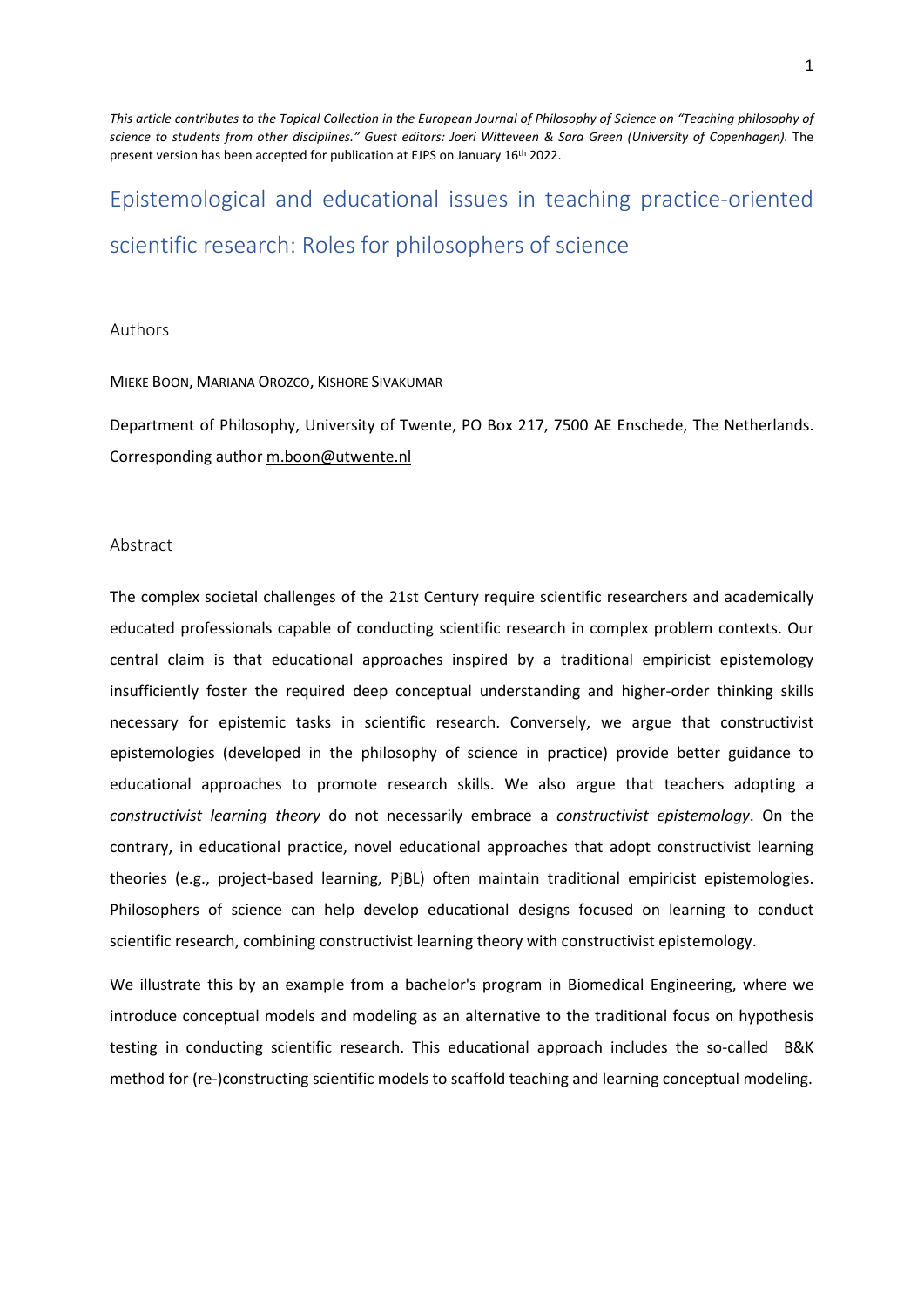## 1. Introduction

Contemporary undergraduate and graduate programs aim to educate students to become researchers and professionals capable of conducting practice-oriented scientific research. Examples are educational programs in the engineering sciences, the medical sciences, and the agricultural and environmental sciences. It also includes educational programs in scientific disciplines such as synthetic and systems biology that aim at practical applications in the longer term. Scientific research in these domains aims at knowledge and tools that enable developing and designing interventions and predicting or investigating their consequences in the targeted real-world system. $<sup>1</sup>$ </sup>

Our central question is how to teach conducting scientific research. In current academic education, scientific research is often trained in a novel educational approach called project-based learning (PjBL), where students 'learn by doing.' However, the results of this educational approach are often below expectations. Teachers find that the epistemic quality of students' research work is superficial—students do not develop a deep understanding of relevant theoretical knowledge, their approaches often lack creativity, and they do not think critically enough during the research process (personal communication).<sup>[2](#page-1-1)</sup> We will elaborate on these expectations of teachers in Section 2 and Section 4, and analyze the issue of how to teach in conducting scientific research from an educational and an epistemological angle (in Section 2 and 3, respectively).

From the epistemological angle, we argue that teaching scientific research requires an adequate *epistemological view* in terms of which teachers and researchers talk about research practices. We suggest that an epistemology suitable for practice-oriented research practices should address three distinct aspects: how perception is related to descriptions of 'facts' and 'state of affairs' (and vice versa); how new scientific knowledge is created; and how scientific knowledge is justified (Table 1, first column). Our analysis contrasts two epistemological views (Table 1, second row), and we argue (in Section 3) that *constructivist epistemologies* suit practice-oriented research better than traditional empiricist epistemologies.

<span id="page-1-0"></span> $1$  In the engineering sciences, activities such as: experimental design, prototyping, running tests, interpreting the results, including the test results in the new model or design, and upscaling are an integral part of scientific research practices.

<span id="page-1-1"></span> $2$  These concerns are expressed by teachers and teaching teams involved in PiBL (project-based learning) in academic engineering education programs. We did not find any studies in the educational literature examining the extent to which PjBL supports the development of students' ability to conduct scientific research in solving the problem posed in the PjBL project.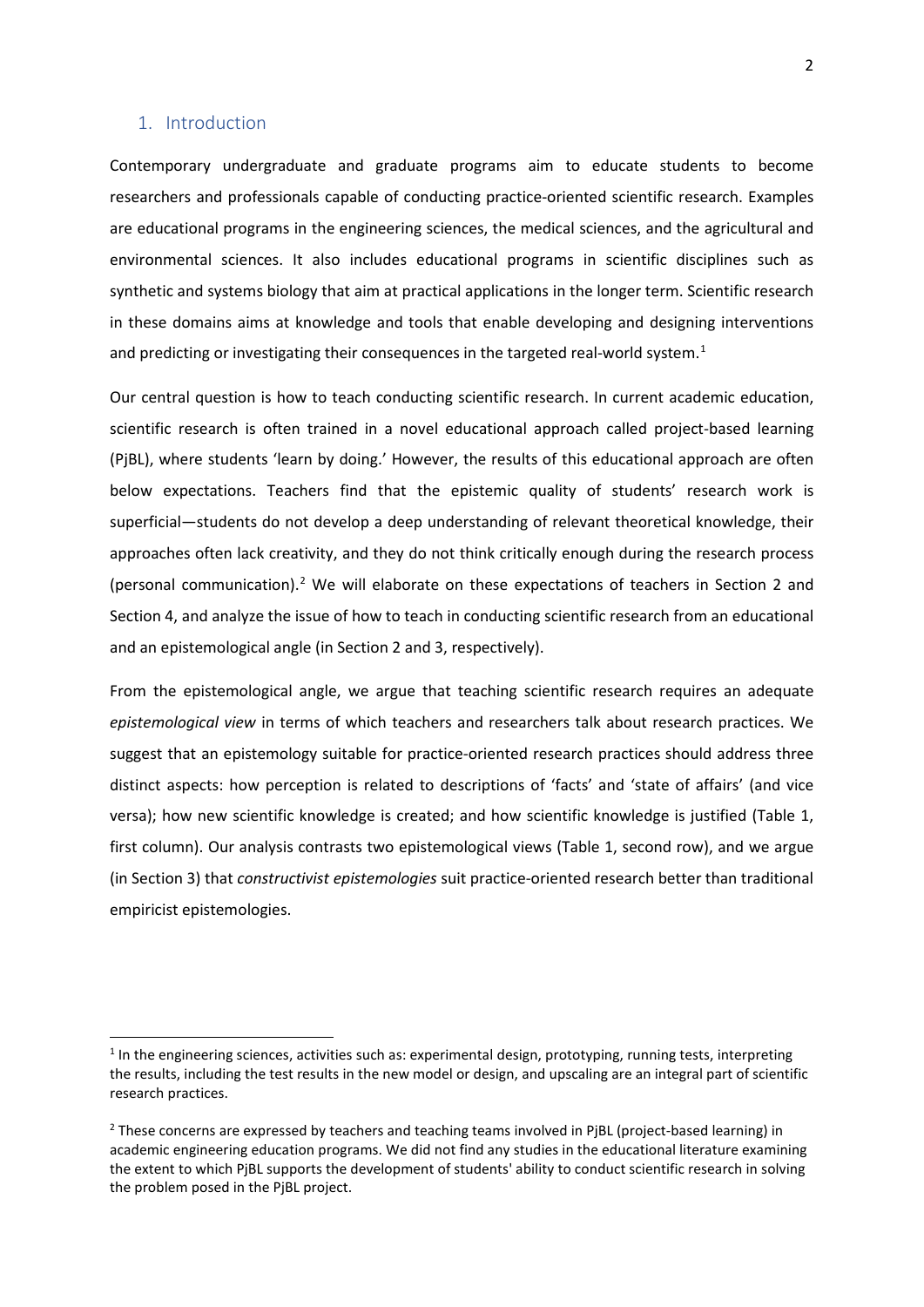| Table 1                                                                                      | <b>Epistemological views</b>                                                               |                                                                                                       |
|----------------------------------------------------------------------------------------------|--------------------------------------------------------------------------------------------|-------------------------------------------------------------------------------------------------------|
| Epistemology concerns three<br>levels:                                                       | I. Traditional Logical positivist &<br>Empiricist epistemology.                            | II. Constructivist epistemology                                                                       |
| 1. Perception (how perception<br>of the world turns into<br>knowledge of facts, vice versa): | Aristotelian empiricism                                                                    | Galilean empiricism                                                                                   |
| 2. Production (how knowledge)<br>is created):                                                | Context of Discovery:<br>No logic of discovery                                             | Context of Construction:<br>Methodologies and epistemic<br>strategies in knowledge<br>construction    |
| 3. Justification (how knowledge)<br>is tested and justified):                                | Context of Justification:<br>Inductive reasoning, and the<br>Hypothetical-deductive method | Rational acceptability in<br>constructing and testing, guided by<br>epistemic and pragmatic criteria. |

In this paper, *constructivist epistemology* refers to accounts of epistemic activities (e.g., ways of scientific reasoning) in constructing and justifying scientific knowledge. The body of literature contributing to *constructivist epistemologies* in the practice-oriented philosophy of science (Ankeny et al. 2011) is vast. Therefore, we do not aim to present a complete overview but only list several examples in this footnote.<sup>[3](#page-2-0)</sup> Constructivist epistemologies, in short, focus on how epistemic entities (e.g., empirical laws, and scientific concepts and models) are constructed – taking into account contextual factors such as the roles of cognitive, technological, and mathematical instruments, the specific disciplinary perspective and epistemic strategies of scientific researchers, the epistemic purposes in practice-oriented research, and the roles of epistemic and pragmatic criteria as well as other normative concerns in constructing and testing.

However, while constructivist epistemologies are better suited to describe their own research practices, it appears that teachers in academia often express themselves in a vocabulary closer to the

<span id="page-2-0"></span><sup>3</sup> Examples of contributions to constructivist epistemologies: the critical evaluation of *laws of nature*, initiated by Cartwright (1983, 1989, 1999); the emphasis on the role of *interventions* in scientific research by Hacking (1983); the issue of *applying science* (Cartwright 1974, Boon 2006); the roles in scientific reasoning of *analogies* (Hesse 1966, Nersessian 2009b), *concepts* and *formation of concepts* (Rheinberger 1997, Feest 2008, Andersen 2012, Nersessian 2009b, 2012, Boon 2012a, Rouse 2011, 2015), *conceptual change* (Kuhn 1970, Nersessian 1992, Andersen & Nersessian 2000, Andersen 2012), *scientific understanding* (De Regt et.al. 2009), *models* (Morrison & Morgan 1999, Bailer-Jones 2009), *modeling* and *model-based reasoning* (Giere 1988, 1999, 2010, Giere et.al. 2006, Nersessian 2009a, Nersessian & Patton 2009, Magnani ed. 2014, Magnani & Bertolotti eds. 2017, Boon & Knuuttila 2009, Knuuttila & Boon 2011), *epistemic and pragmatic criteria* (Kuhn 1970, Hacking 1992, Chang 2009, 2014, 2017, 2020), and *inductive risk and values* (Douglas 2000, Wilholt 2009, 2013, Biddle 2016, Kukla 2016); the role of context in deriving *phenomena* from *data* (Bogen & Woodward 1988, Leonelli 2011, 2014, 2019; Leonelli & Boumans 2020); the roles of *perspectives* through theories, concepts, and technological instruments (Giere 2006, Van Fraassen 2008, Boon 2020a); the challenges of *interdisciplinarity* (MacLeod 2018, ); and, the role of *experimentation* and *technological instruments* (Rheinberger 1997, Radder ed. 2003, Hansson ed. 2015).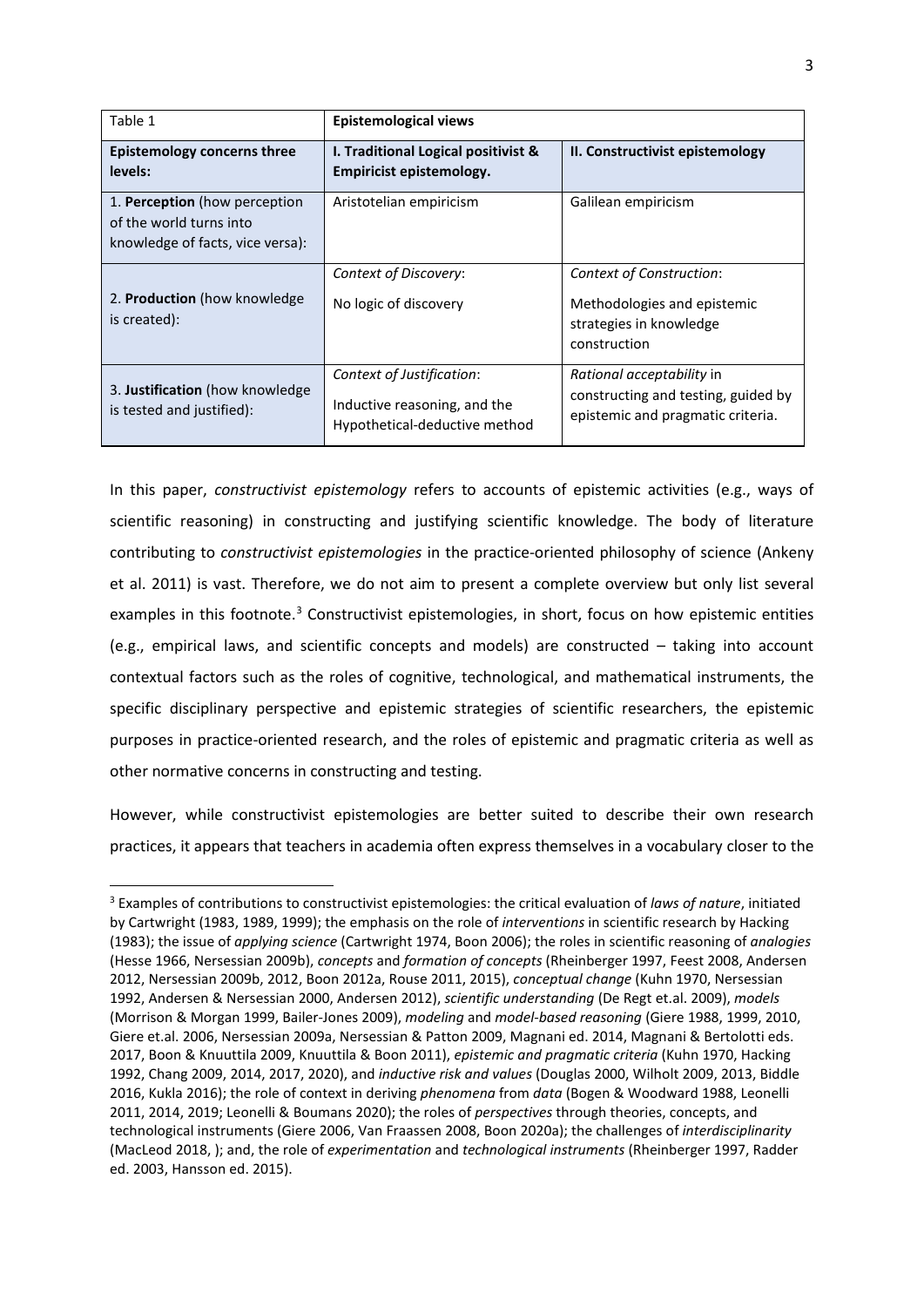traditional empiricist view of science, even when designing educational approaches such as *projectbased learning* (PjBL) that focus on learning to conduct scientific research.

Therefore, our educational angle concerns educational approaches in teaching scientific research (Section 2). Project-based learning (PjBL) is motivated by a so-called *constructivist learning theory*. *Learning theories* address *how students learn*. Constructivist learning theories are a response to socalled *cognitivist learning theories*. [4](#page-3-0) In short, constructivist learning theories emphasize the importance of experiences and posit that students *learn by doing*, for example, by engaging with concrete contexts and authentic practices. However, constructivist learning theories have many faces much discussed in scholarly literature. For our purpose, we focus on how constructivist ideas have inspired educational approaches such as PjBL.

Relevant here is that constructivist learning theories generally emphasize that 'learning by doing' should be supported by appropriate *scaffolding*. Vygotsky (1978, Orig. 1920th) introduced the general concept of 'scaffolding' as a crucial aspect of constructivist learning theories. Scaffolding was initially described as the support provided by the more knowledgeable adults or peers to the learners to complete tasks beyond their level of competence (Wood et al. 1976). Nowadays, it is also defined as adaptive and temporary support to develop learners' skills and enhance knowledge (Lin et al. 2012). Moreover, educators and educational research have expanded the focus on scaffolding from teachers and peers to tools, reflection guides, and frameworks designed to help learners develop skills and knowledge beyond their reach (Smit et al. 2013). Our reference to scaffolding includes the latter interpretation. However, in educational practice, there is often a lack of scaffolding in PjBL that focuses on learning how to conduct scientific research.<sup>[5,](#page-3-1)[6](#page-3-2)</sup> We argue that this neglect of the crucial role of scaffolding may be due to a traditional epistemology at the root of how educators think and

<span id="page-3-0"></span><sup>4</sup> *Cognitivist* learning theory focuses on the acquisition of knowledge and internal mental structures. It emphasizes the crucial role of concepts and structures in students' learning processes to receive, organize, understand, and store information. Knowledge acquisition is described as a mental activity that involves internal coding and structuring by the learner. The learner is seen as a very active participant in the learning process. Teachers help students make sense of, organize, and link knowledge. In addition, teachers provide learning strategies that promote students' learning. However, a potential shortcoming of cognitivist approaches is the connection between knowledge, concepts, and theories, on the one hand, and concrete experiences related to these epistemic entities, on the other (Ertmer & Newby 2013, repr. 1993).

<span id="page-3-1"></span><sup>&</sup>lt;sup>5</sup> This finding in actual educational practice, in which we engage as philosphers and educational researchers, is supported by a recent systematic review of literature on teaching interdisciplinarity in engineering education. PjBL is a widely used educational approach to promote students' skills in interdisciplinarity and interdisciplinary research, but we found virtually no evidence that the development of these skills is actively supported (i.e., scaffolded) in PjBL projects (Van den Beemt et al., 2020). The general premise in concrete educational settings seems to be that these skills develop naturally in PjBL.

<span id="page-3-2"></span><sup>&</sup>lt;sup>6</sup> Relevant to our context is that, while the concept of scaffolding has been studied significantly in early learning and school education, the literature on the use of scaffolding in higher education is scarce.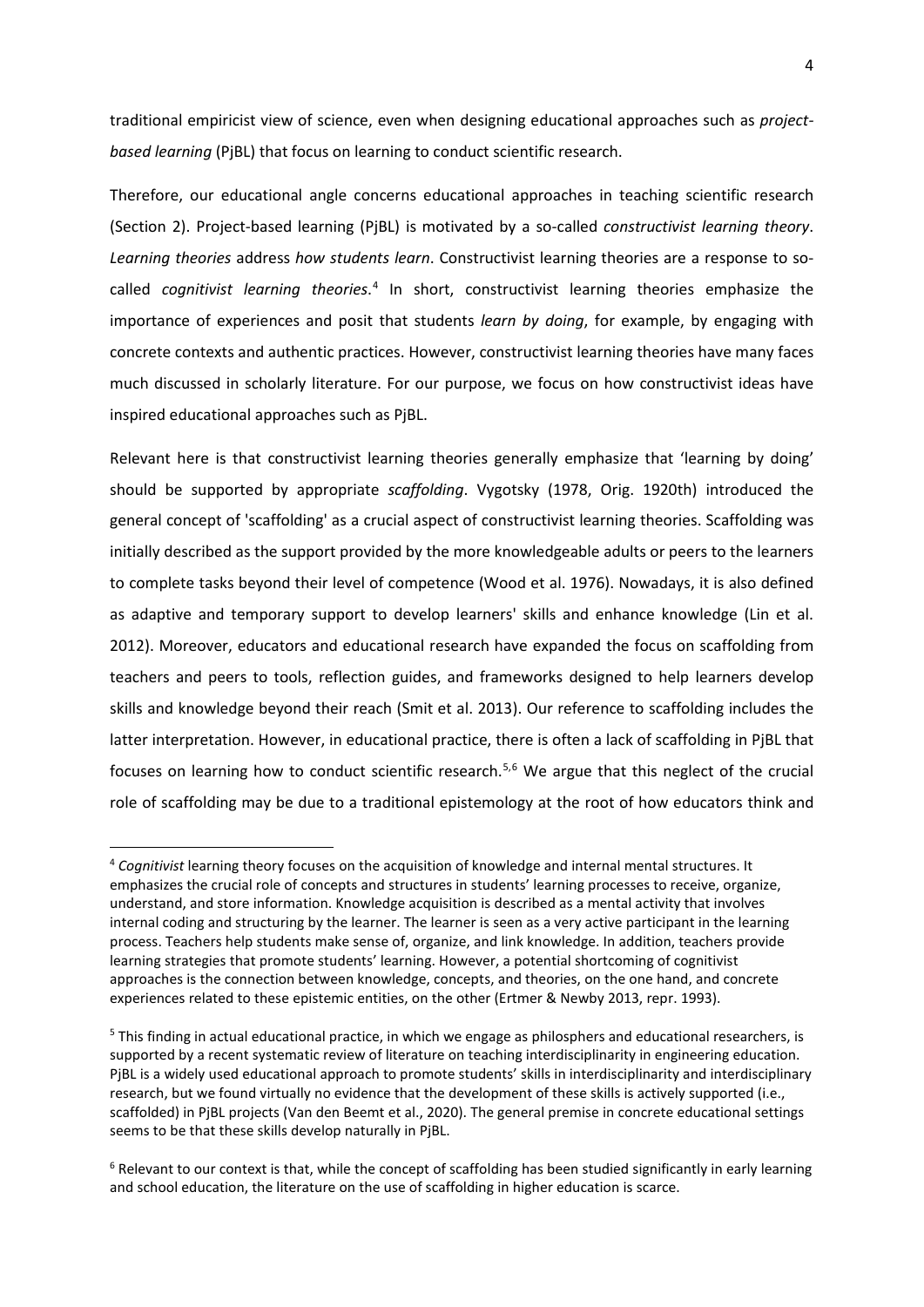speak about scientific research. Traditional epistemologies tend to neglect the crucial role of concepts and structures required to 'see' something when 'learning by doing' and 'letting students find out themselves' (also see Table 1 and footnote 4).<sup>7</sup> We explain this misconception by the distinction (proposed by Matthews 1993) between Aristotelian versus Galilean empiricism at the level of perception (Table 1 and Section 3).

Altogether, it is essential to recognize that adopting a *constructivist learning theory* does not necessarily imply that teachers embrace a *constructivist epistemology* – on the contrary, in educational practice, constructivist learning theories are often combined with traditional empiricist epistemologies. The role of traditional epistemological views may explain why educational approaches such as PjBL motivated by constructivist learning theories often ignore the importance of scaffolding. Conversely, constructivist epistemologies explain the crucial role of scaffolding in constructivist educational approaches.

These insights into the epistemological and educational issues in teaching practice-oriented scientific research have helped us better understand teachers' difficulties when implementing PjBL projects. Section 4 illustrates how philosophers of science helped implement a constructivist epistemology in an educational redesign of PjBL in a bachelor's program in biomedical engineering. In this PjBL project, students conduct scientific research to develop a biomaterial that remedies a medical condition. Crucial to our approach was to steer away from a vocabulary in which students first learn to think about scientific research in terms of research questions and testing hypotheses. In our alternative approach, students learn that scientific research involves *constructing* scientific knowledge and understanding for a specific epistemic purpose (e.g., to develop a biomaterial that meets specified functions and requirements). That is why we introduced *conceptual modeling* as an overarching skill in scientific research. The resulting scientific knowledge and understanding of the problem, and then a possible solution, is called conceptual models. Students are scaffolded by *learning assistants* trained in conceptual modeling, who assist them in developing their scientific understanding of the problem and possible solutions by learning to ask questions, search answers in the literature, and select and implement relevant information into their 'story' (i.e., the conceptual model). The so-called B&K method for (re)-constructing scientific models (Boon 2020b) is thus used

<span id="page-4-0"></span> $7$  A closely related concern discussed in educational psychology is that the constructivist approach in educational practices (as in PjBL) may come at the expense of providing students with adequate concepts, structures, and learning strategies emphasized in cognitivist learning theories (footnote 4). Ertmer and Newby (2013, repr. 1993), therefore, defend combining insights from cognitivist and constructivist approaches on learning-theoretical grounds. We will add that this is also necessary based on the constructivist epistemology appropriate to actual research practices. This epistemology necessitates the provision of scientific concepts, structures, and learning strategies to teaching scientific research.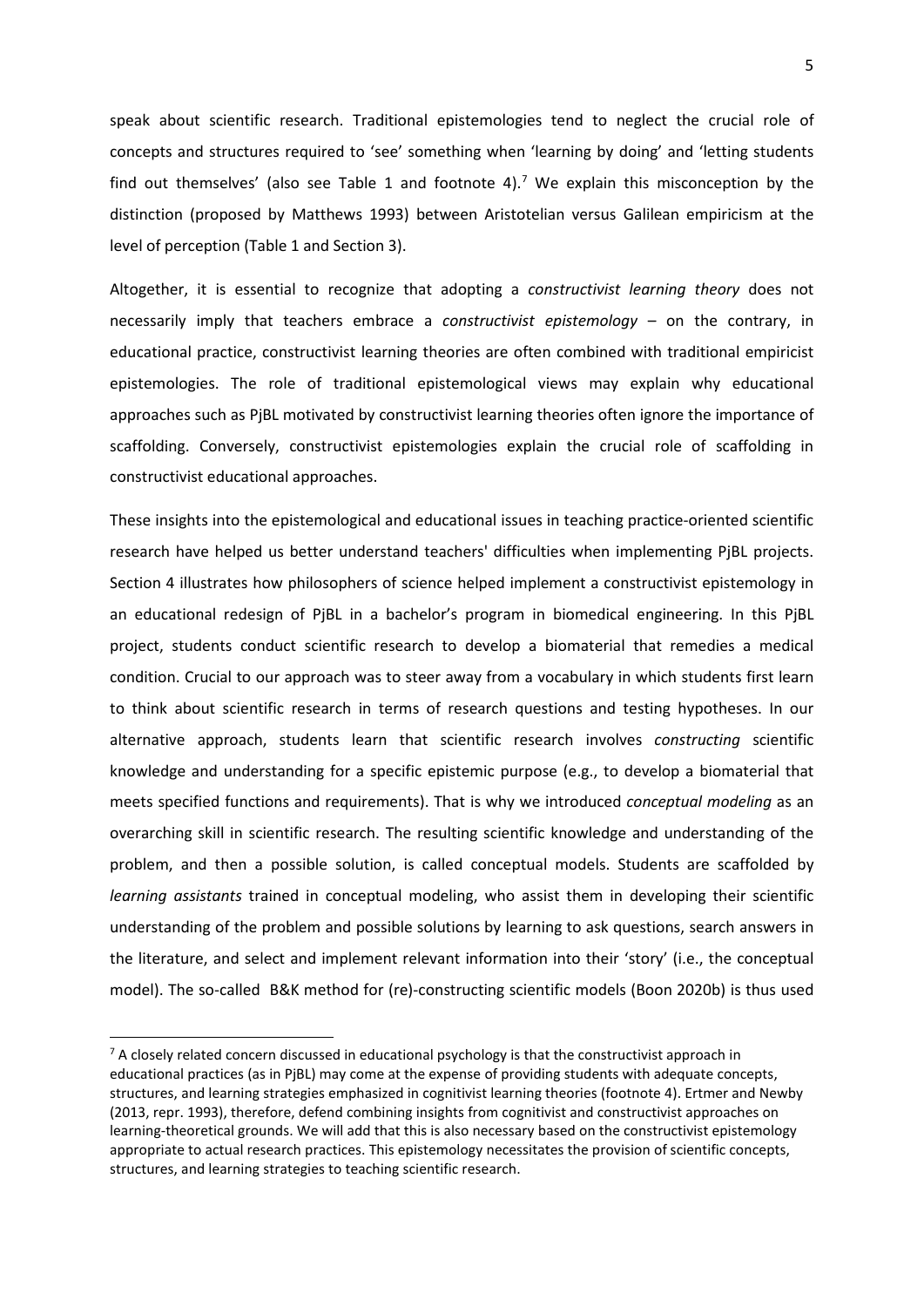as a scaffold in teaching and learning conceptual modeling. In this way, students learn to recognize the construction of scientific models as a crucial activity in scientific research and experience that the resulting model is used iteratively as a 'tool for thinking' in further research.

## 2. Teaching practice-oriented scientific research

## 21st-Century professionals: the ability to conduct scientific research

Regulatory bodies of many countries such as *The Bologna Working Group* (2005), *The National Accreditation Organisation* (NVAO 2005) in the Netherlands and Flanders, and *The Accreditation Board for Engineering and Technology* (ABET 2018) in the USA, urge that the complex societal challenges of the 21st-Century call for professionals having a unique set of professional and academic skills.

Our focus is the ability to conduct scientific research to generate knowledge and tools for dealing with these complex societal challenges (i.e., knowledge and tools not only to *understand* but also to *improve* the world). The knowledge, skills, and attitude required for such comprehensive ability are often referred to as intended learning outcomes (ILOs) in education policy documents. The ILOs related to research in ABET (2018) assume that graduates have an ability such as to: "identify, formulate, and solve complex engineering problems by applying principles of engineering, science, and mathematics," "develop and conduct appropriate experimentation, analyze and interpret data, and use engineering judgment to draw conclusions," and "acquire and apply new knowledge as needed, using appropriate learning strategies." Meijers et al. (2005) put more weight on *the ability to conduct scientific research* than ABET (2018). They emphasize the task of "gaining *new* knowledge and *new* insights in a goal-oriented methodological way," which they consider fundamental to any academic program, including university-level engineering programs.

#### Project-Based Learning (PjBL) as an approach to teaching and learning scientific research

The educational challenge is how to teach all this. The call for professionals with a much broader professional and academic skill-set (than what academic education initially aspired) and new insights into how people learn have led to new educational approaches. Higher education is increasingly changing from a traditional *instructivist* "chalk and talk" lecture-practice approach to *constructivist* approaches such as project-based learning (PjBL), problem-based, and challenged based learning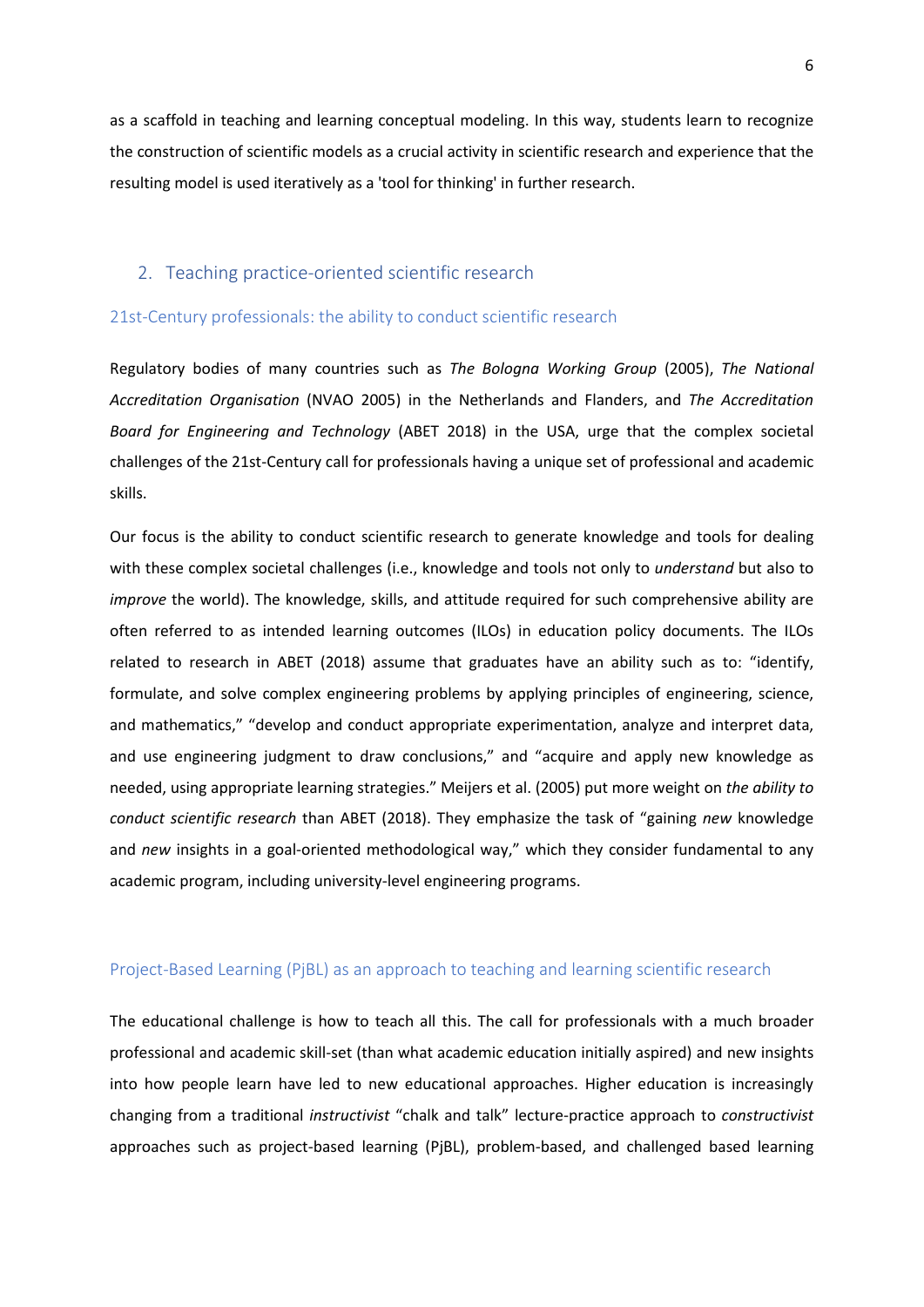(Mills & Treagust 2003, Lehman et al. 2008, Gavin, 2011, Du et al. 2013, Fernandes 2014, Vila et al. 2017, Moallem 2019).

We will focus on PjBL and how this educational approach teaches to conduct scientific research. The main features of PjBL are the application-oriented approach and creating a conducive learning environment that provides the challenges that professionals and experts usually face in real-life (Roessingh & Chambers 2011, Kanigolla et al. 2014, Kolmos & Graaf 2015). These challenges require professionals to have a deep conceptual understanding of the topics and the ability to critically evaluate and use the knowledge in authentic contexts (Bédard et al. 2012, Woods 2012, Kokotsaki 2016, Beier et al. 2019).<sup>[8](#page-6-0)</sup>

Policy documents highlight the significance and the potential to reach the intended learning outcomes (ILOs) promoted through these educational strategies, particularly regarding the broader *professional* skills such as problem-solving, communication, and collaboration (Alorda et al. 2011, Vila et al. 2017, Chen & Yang 2019, Guo et al. 2020, Teixeira et al. 2020). However, it has not been significantly demonstrated that, through PjBL approaches, students also develop a deep conceptual understanding of scientific knowledge relevant to their discipline and higher-order thinking skills (HOTS) such as epistemic, critical, and creative thinking (Mills & Treagust 2003, Polanco et al. 2004, Masek & Yamin 2011, Pinho-Lopes & Macedo 2014, VandenBeemt et al. 2020). Such understanding and skills are crucial to conducting scientific research aimed at new knowledge relevant to the practical problem.

This finding in the educational research agrees with experiences from teachers involved in PjBL education at our university. In teacher-team meetings, they repeatedly report that students deliver superficial projects due to not sufficiently managing to integrate disciplinary knowledge into their projects and not readily grasping how to link research and design in a problem-solving task. More specifically, teachers believe that students lack *understanding* of scientific theories —which introductory courses intend to teach—, so that students often do not use scientific theories and scientific ways of reasoning (i.e., 'scientific thinking') in formulating and dealing with research questions. Moreover, teachers often claim that students lack a *critical* and *investigative* attitude towards scientific research (Ahern et al. 2019).

These findings suggest that the current PjBL approaches do not substantially contribute to the achievement of ILOs required for scientific research in complex problem-solving. Also, a more

<span id="page-6-0"></span><sup>&</sup>lt;sup>8</sup> We recommend Sawyer (2014) for an accessible overview of learning theories. Sawyer shows that new ideas about learning are based on a number of different sources: cognitive psychology, studies of how scientists actually work, and an epistemology away from logical empiricism.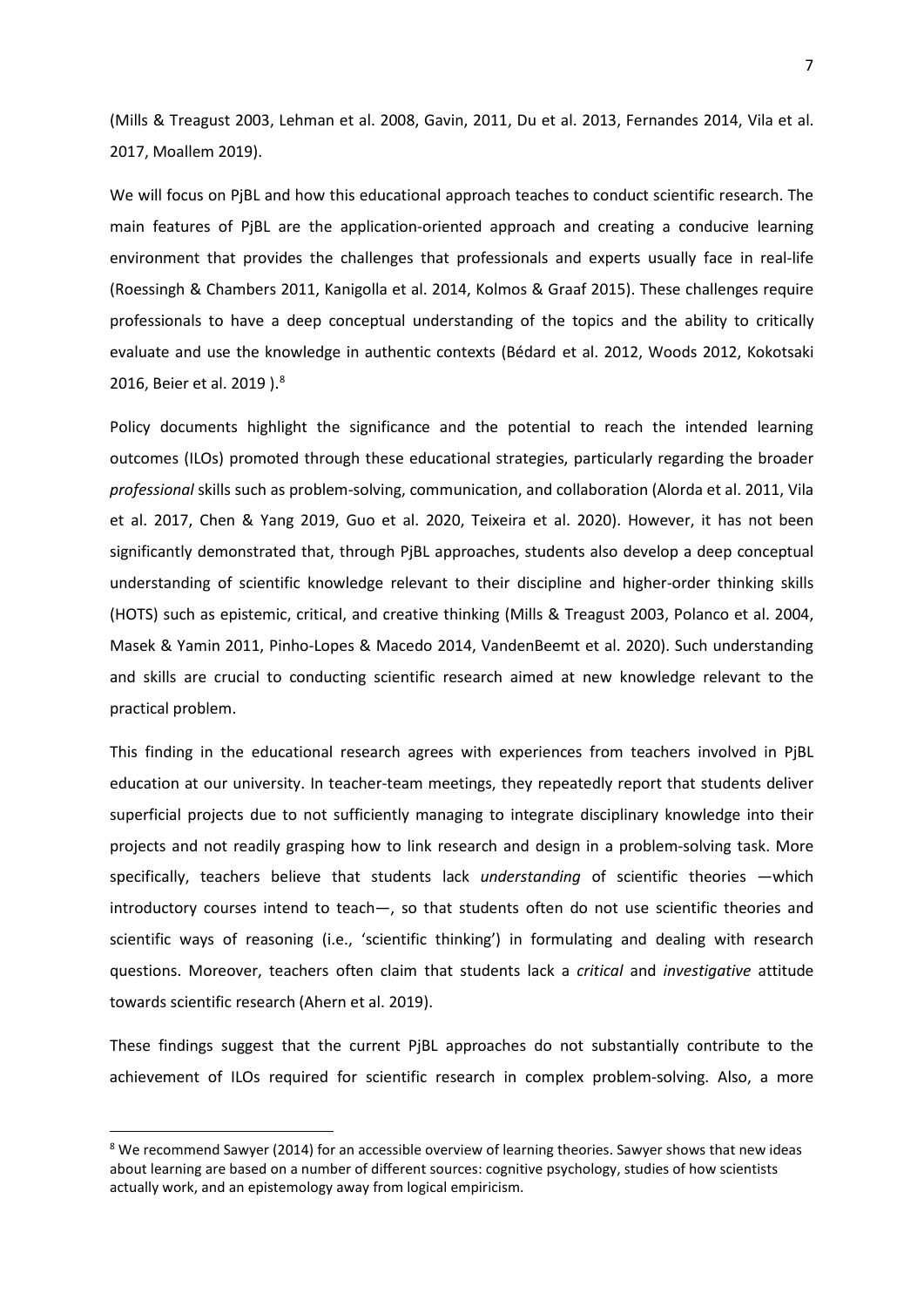substantial understanding of how students can be supported to understand scientific research is lacking.

#### How to teach higher-order thinking skills (HOTS) needed in conducting scientific research

Our concern is the intended learning outcomes (ILOs) related to the knowledge, skills, and attitudes required to conduct scientific research. Realizing these ILOs requires developing deep conceptual understanding in concord with *higher-order thinking skills* (HOTS). The term 'thinking skills' refers to cognitive processes or intellectual capacities (Small, 2020), while the qualifier 'higher-order' alludes to abilities such as: integrating, reasoning using abstract concepts, and manipulating abstract concepts (Fischer 1980, King & VanHecke 2006). The more specific ability to conduct scientific research, in particular research related to complex real-world problems, involves HOTS that concern students' ability to: *systematically analyze 'real' problems* (Meijers et al. 2005), *apply science* (Boon 2006), *integrate heterogeneous information* (Mansilla 2010, Van Baalen & Boon 2015, 2017, Boon 2020b), *reason and reflect* (Meijers et al., 2005), and *to think critically* (Ahern et al. 2019, Miri et al. 2007, Payan-Carreira et al. 2019), *analytically* and *analogically* (Nersessian & Newstetter 2014), *creatively* (DeVries & Lubart 2019) and *interdisciplinary* (ABET 2018, Meijers et al. 2005, Mansilla 2010, Nersessian & Patton 2009, Spelt et al. 2009, VandenBeemt et al. 2020).

The educational challenge is how to teach and learn these HOTS. In current higher-education practices, the idea is widely adopted that HOTS develop 'naturally' in educational approaches that promote 'learning by doing' such as PjBL (Mills & Treagust 2003, Strobel & Barneveld 2009, Kolmos & Graaf 2015). However, educational research provides ample evidence that the development of HOTS requires deliberate training and scaffolding, rather than developing 'naturally' in PjBL settings (Higgins et al. 2005, Kirschner et al. 2006, Hmelo et al. 2007, Brookhart 2010, Hattie 2010, Collins 2014, Soufi & See 2019, Khosa & Volet 2013, Zohar & Barzilai 2013, Barzilai & Zohar 2014, Reiser & Tabak 2014).

We analyze this shortcoming of current educational practices that aim to train students in conducting scientific research from an educational angle (next section) and an epistemological angle (in Section 3).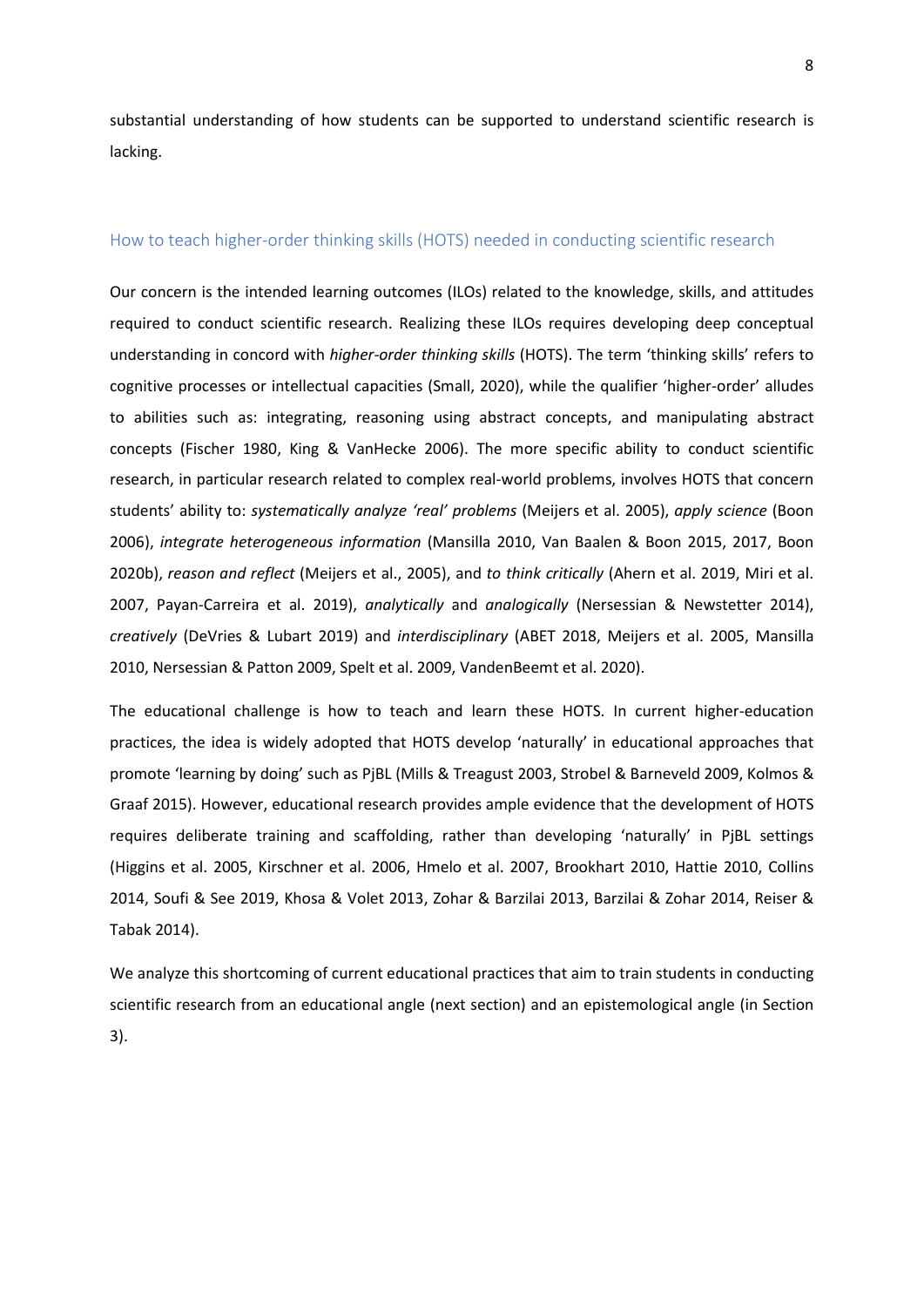#### Constructivist learning theories

Problem- and Project-based Learning (PBL and PjBL) are motivated by learning theories referred to as *constructivism*. We will suggest that the limited success in promoting deep conceptual understanding and HOTS has more to do with the lack of systematic and purposefully designed 'scaffolds' to support students in developing this than with flaws inherent to constructivist learning theories.

To better understand the issues raised so far, we need to delve a little deeper into constructivist learning theories (*constructivism* for short). Learning theories such as constructivism seek to explain the cognitive processes of learning. Roughly, constructivism proposes that people learn by structuring knowledge that is new to them ('assimilation') and connecting this to their prior knowledge and experience, which usually requires a partial reconstruction ('accommodation') of the existing cognitive structures (Piaget 1970, Fosnot & Perry 1996). In this way, knowledge gets *meaning* for the learner, and the learner begins to *understand* the knowledge, for example, the knowledge offered in a science course. In brief, constructivism assumes that the processes of *meaning formation* and *developing understanding* (e.g., of a scientific concept) involve that learners establish relationships and connections between prior knowledge and experiences (e.g., Bélanger 2011, also see footnote 4).

Two remarks are important for a proper understanding of constructivism. First, constructivist learning theories do not claim that students are supposed to *construct* scientific knowledge (e.g., Newton's theory). The point is instead that the students develop 'deep conceptual understanding' (of the *meaning*) of a scientific concept or theory by establishing relationships with their own experiences (generated in interactions with the environment, including objects, teachers, and experts) and with knowledge (e.g., concepts and structures) that they already understand. A didactic approach to achieve the mentioned understanding is given in the history and philosophy of science (HPS) tradition. Authors in this tradition (e.g., Conant 1957, Matthews 2002, 2014, Chang 2004) suggest letting students *'reconstruct' a scientific concept or theory* by conducting experiments and reasoning processes, thus letting them experience its genesis along the lines of its history in science. Another didactic approach promoted in this context is *conceptual mapping*. In this approach, students deepen their understanding of a concept by drawing relationships with other concepts, through which a concept gets contextualized (e.g., Edmondson & Novak 1993, Novak 2010). Other authors argue that learning processes to understand scientific concepts and theories involve 'knowledge restructuring' in the sense of *conceptual change* (Duschl & Gitomer 1991). [9](#page-8-0) Still another

<span id="page-8-0"></span><sup>9</sup> Originally, educational approaches such 'conceptual mapping' and 'knowledge restructuring in the sense of conceptual change' were based on cognitivist learning theories. Also see footnote 4.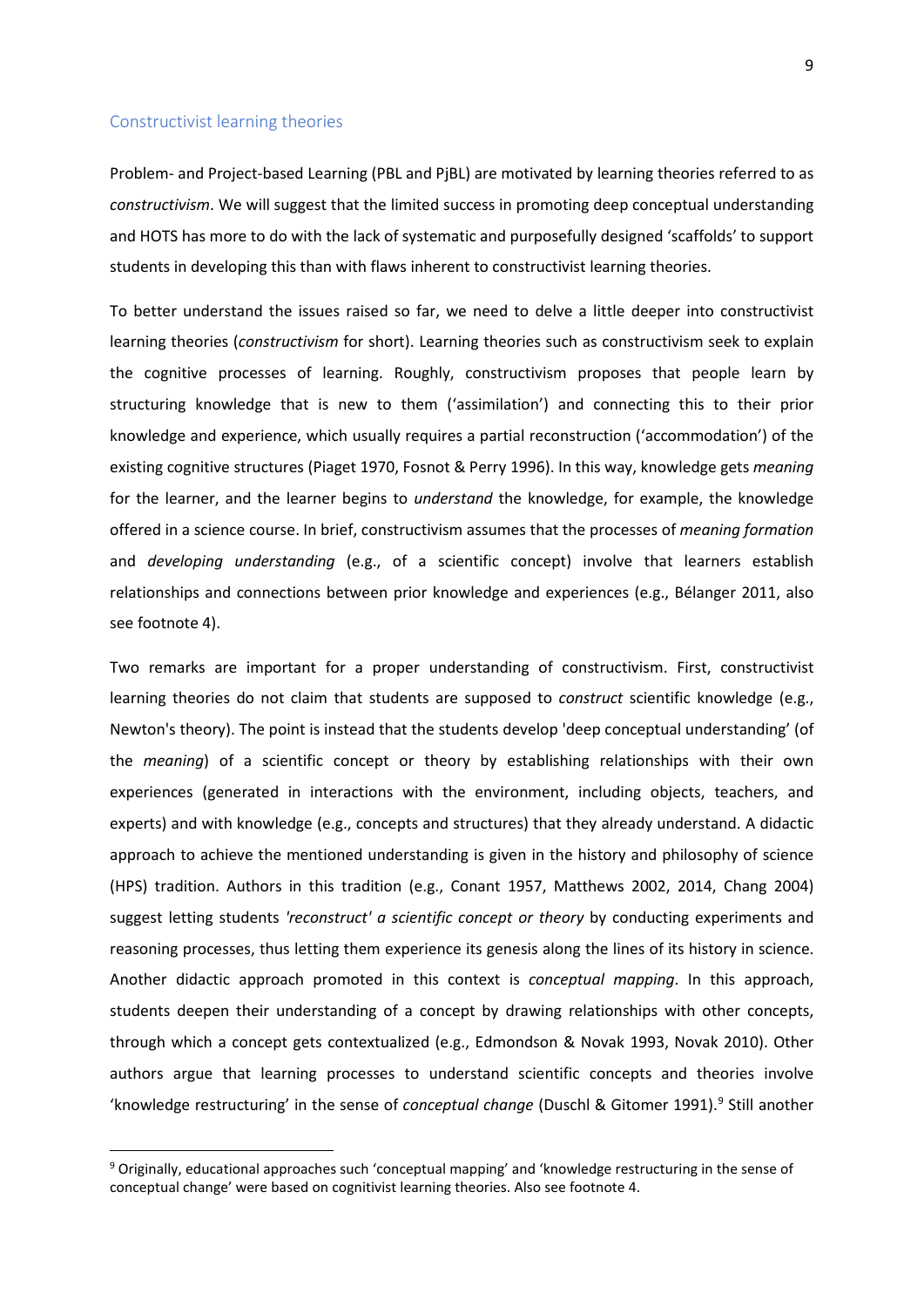didactic approach is *model-based reasoning* (e.g., Nersessian 1992, 2009a, Magnani ed. 2014, Magnani & Bertolotti eds. 2017), which involves encouraging students to construct models of a problem or a system (e.g., Newstetter 2005, Schwarz et al. 2009, Duschl & Grandy 2013, Boon 2020b). Scientific concepts and models are the typical epistemic entities produced in practiceoriented scientific research. This is why we have implemented these authentic activities (i.e., the construction of scientific concepts and models) in PjBL practices aimed at teaching and learning scientific research (Section 4).

Our second remark concerns the crucial role of interactions with competent others and culture, referred to as 'the mediation of more knowledgeable others' and 'cultural mediation.' This theory is often called *social or socio-cultural constructivism*. [10](#page-9-0) Constructivist learning theories generally consider the development of cognition as a *mental* process of individual learners. Socio-cultural constructivism emphasizes the role of interaction with the social-cultural world for learning. On the one hand, such interaction provides clear-cut *information* (e.g., written sources such as textbooks and scientific articles) and tools (e.g., *scaffolds*, *methods*, and *conceptual frameworks*), and on the other hand, allows for collaboration and conversation with competent others (e.g., teachers and experts) who guide the student in *seeing* or *recognizing* connections and meaningful relationships, and also in *articulating* what would otherwise remain 'mental' (Sawyer 2014).<sup>[11](#page-9-1)</sup>

Project-based learning (PjBL) is an educational approach inspired by constructivist learning theories. A burning question —based on our own experiences in this type of education and on findings in the literature as summarized above— is why the role of scaffolds is so often (deliberately) ignored in the educational design and why it is often assumed that students' project work should be supervised by 'non-expert' tutors in the role of process facilitator.

Teachers who strongly believe in the correctness of minimal guidance in PjBL use phrases such as: 'learn-by-doing,' 'self-directed learning,' 'let them discover it themselves,' 'they learn by making errors,' 'do not give them answers,' 'they must find their own way,' 'give them a pile of books and let

<span id="page-9-0"></span><sup>10</sup> In educational sciences, two constructivist learning theories are usually distinguished, namely *radical constructivism* (as an interpretation of Piaget 1970) and *socio-cultural constructivism* (as an interpretation of Vygotsky 1978, 2012). Useful summaries are given by Confrey (1994, 1995), Fosnot (1996), Liu & Matthews (2005), Bélanger (2011), and Sawyer (2014). Our focus is on the latter.

<span id="page-9-1"></span> $11$  To illustrate what is meant by 'seeing,' 'recognizing,' and 'articulating,' promoted in a socio-constructivist learning theory (c.f. Vygotsky 1978), it is worth considering this quote from Joe Rouse: "Conceptual articulation enables us to entertain and express previously unthinkable thoughts, and to understand and talk about previously unarticulated aspects of the world" (cited from a conference paper at SFSU, Rouse, March 2009; also see Rouse 2011, 2015).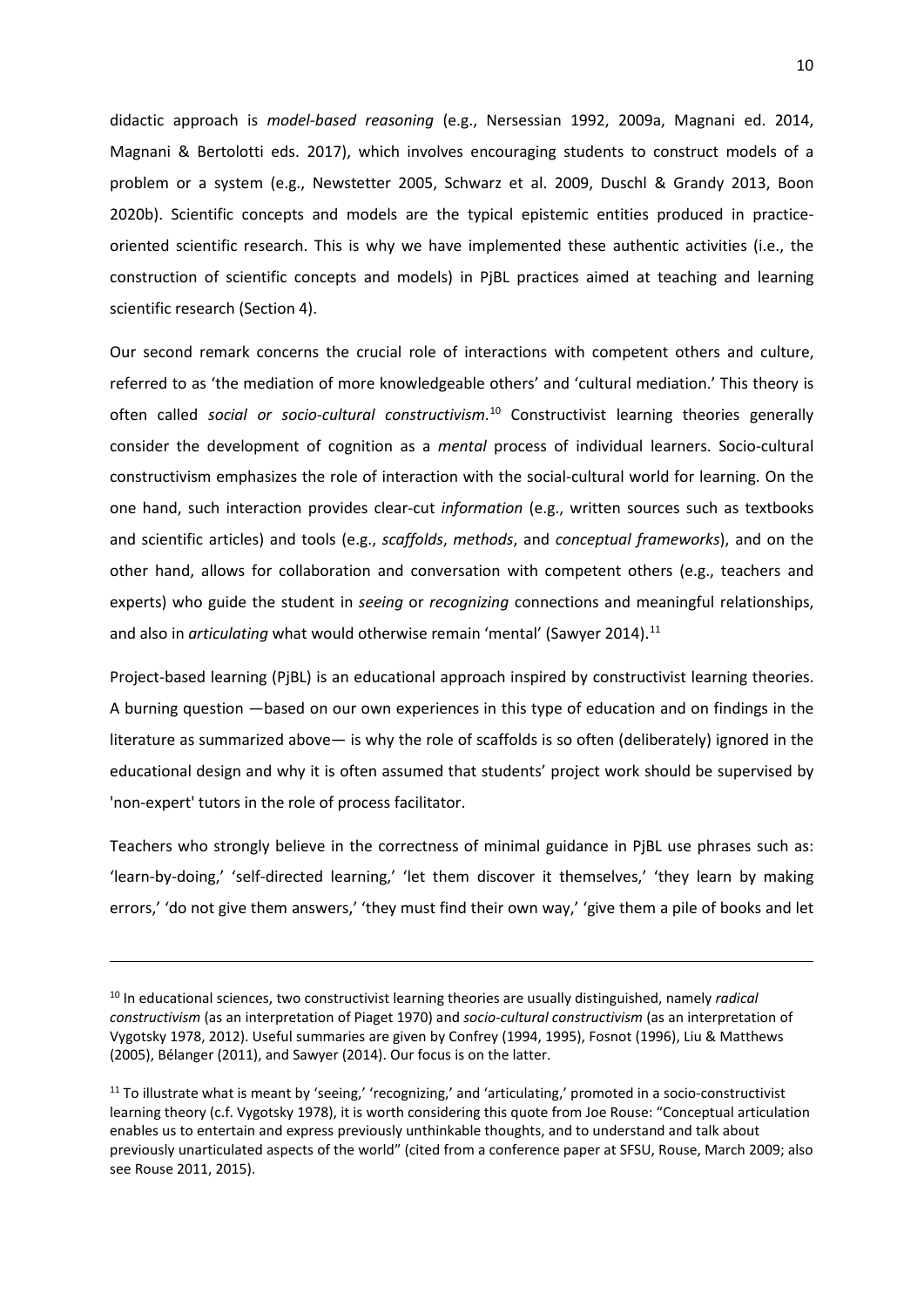them find the knowledge themselves,' 'they can consult an expert for questions,' 'providing methods will indoctrinate them,' and 'tutors should be facilitators of the process, not experts (as experts are tempted to give answers and guidance).' This approach of minimal guidance disregards important insights from cognitivist learning theories about acquiring and understanding knowledge (see footnote 4). We conclude that educational literature provides sufficient grounds to accept the crucial role of scaffolding in PjBL.

In addition, we conjecture that the omission of scaffolding and the downplaying of expert roles of tutors in PjBL approaches is due to a traditional empiricist epistemology directing how teachers think and speak about conducting scientific research (see Table 1). In a naïve understanding, the traditional epistemology supports the belief that observations 'speak for themselves,' implying that students do not need guidance to interpret and contextualize what they see, experience, or read (see Section "Aristotelian versus Galilean empiricism" below).

## 3. Constructivist Epistemology

#### The need for a vocabulary to talk about the construction of knowledge in research practices

Although constructivist epistemologies are widely accepted —especially in recognizing that scientific theories can change and do not provide absolute truth—, it appears challenging to translate these insights into a vocabulary that productively grasps scientific research practices. We often observe that students, teachers, and researchers talking about science tend to combine a relativistsubjectivist vocabulary that stresses the social-constructivist character of science (which expresses an outsider/observer perspective on science), on the one hand, and a realist-objectivist vocabulary (usually combined with a traditional empiricist epistemology) when they talk about their scientific discipline or research (which expresses an insiders perspective of science), on the other.<sup>12</sup>

The conflicting philosophical vocabularies (often present in one person) illustrate that students, teachers, and researchers do not yet have an adequate vocabulary to talk *about* the *construction* of knowledge in scientific research practices. In promoting a constructivist epistemology, we follow in the footsteps of Hanson (1958), who argues against the strict distinction between the context of discovery and justification maintained by philosophers in the logical empiricist and H-D tradition. Hanson pledges that:

<span id="page-10-0"></span><sup>&</sup>lt;sup>12</sup> This combination of apparent contradictory presuppositions about science can even be observed in the list that summarizes the established view on the *nature of science* (NOS) that must be taught in secondary science education (McComas 1998, p. 513; 2014).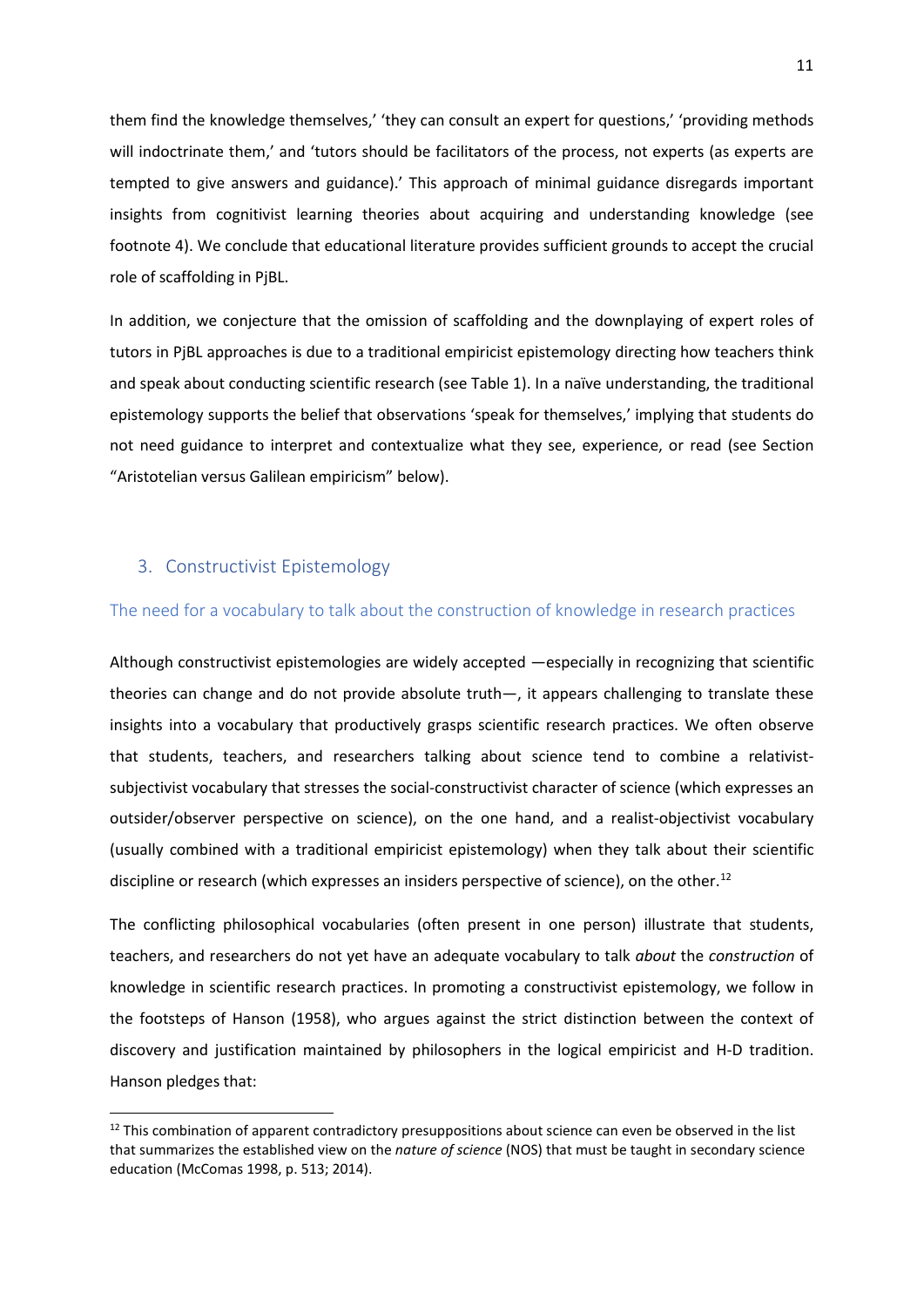"more philosophers must venture into these unexplored regions in which the logical issues are often hidden by the specialist work of historians, psychologists, and scientists themselves. We must attend as much to how scientific hypotheses are caught [discovery], as to how they are cooked [justified]" (Hanson 1958, 1089).

We take Hanson's suggestion to heart and propose that educational practices aimed at teaching and learning scientific research require an epistemology that adequately accounts for the justification of knowledge *and* the construction process.

## Constructivist epistemology for the construction of new knowledge

Table 1 compares a traditional empiricist (including the hypothetical-deductive method) and a constructivist epistemology by distinguishing between perception, production, and justification of knowledge. Here, we further develop this distinction to foster a vocabulary better suited to practiceoriented scientific research. Importantly, constructivist epistemologies emphasize the role of context, whereas traditional epistemologies emphasize the universal character of knowledge. Accordingly, typical epistemic entities in traditional epistemologies are (universal) theories and laws, whereas constructivist epistemologies usually focus on (context-dependent) scientific concepts and models, and empirical laws.

Furthermore, in traditional empiricist epistemologies, the prevalent idea about the nature of knowledge (related to what is considered the *aim of scientific research*) focuses on the (contextindependent) *descriptive* nature of knowledge. In contrast, constructivist epistemologies pay attention to its (context-dependent) functional character, sometimes referred to as knowledge being an *epistemic tool* used in further reasoning about, for example, a practical problem.

These differing views about the character and purpose of knowledge also entail differing ideas about what *scientific methodology* should achieve. For example, traditional empiricist epistemologies focus on collecting evidence for confirmation or falsification of theories and laws based on the outcomes of tests, such as statistical analysis of empirical data (primarily inductive reasoning) or experimental tests of hypotheses (primarily hypothetical-deductive reasoning). On the other hand, constructivist epistemologies focus on *rational acceptability* in the knowledge construction process — i.e., epistemic and pragmatic criteria for accepting knowledge guide these methodologies. Traditional empiricist and constructivist epistemologies share epistemic criteria —such as 'empirical adequacy,' 'internal logical consistency,' 'coherency with accepted knowledge,' and 'statistical significance' but adhere to different pragmatic criteria. Examples of pragmatic criteria in traditional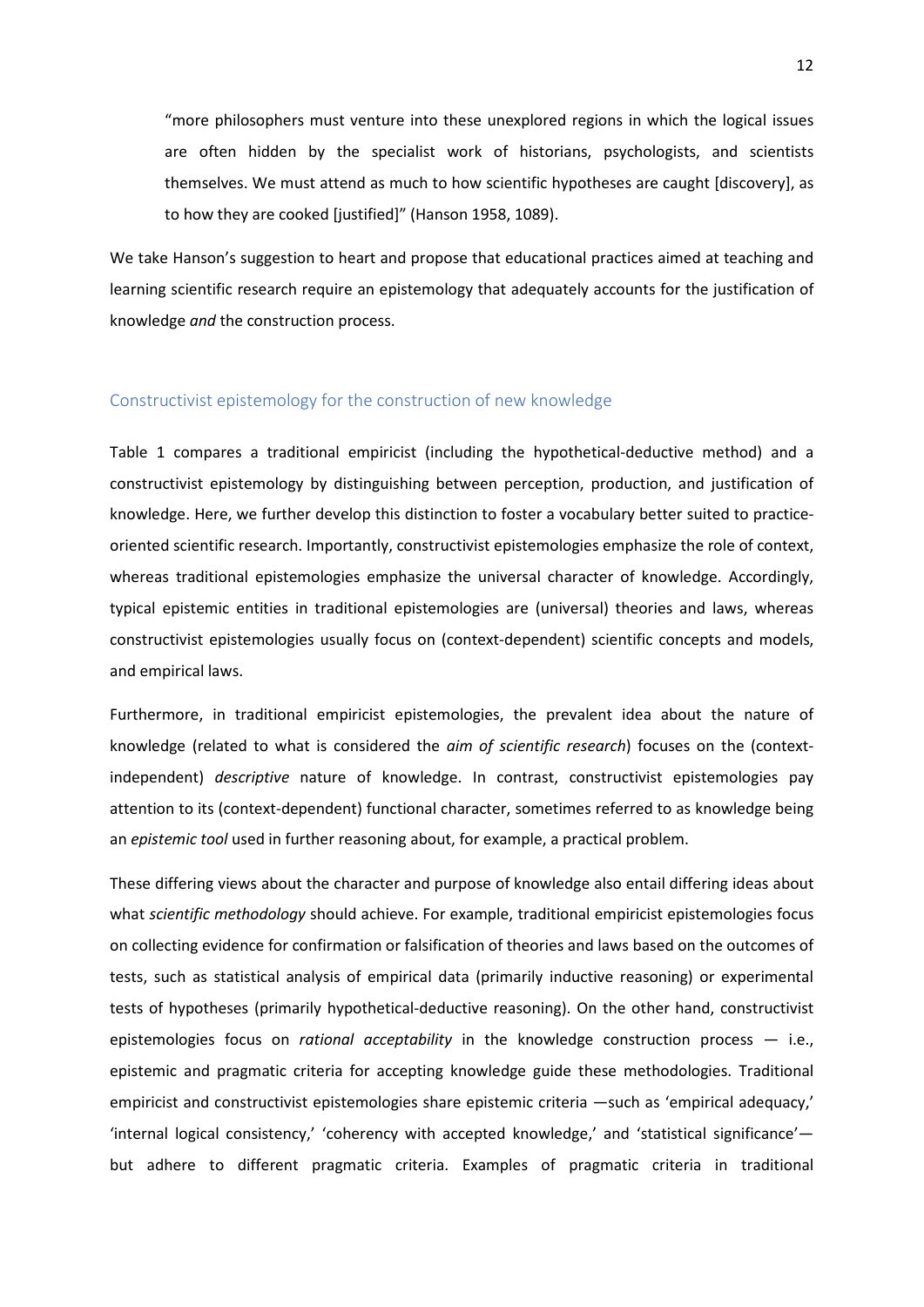epistemologies are 'universality,' 'generality,' 'simplicity,' and 'explanatory strength.' On the other hand, constructivist epistemologies emphasize *epistemic uses* of knowledge in application contexts, which involves pragmatic criteria that guide choices in constructing and testing new knowledge. Examples are 'relevance to epistemic purposes,' 'internal coherency and intelligibility (to allow for reasoning based on the model),' and 'explanatory and predictive power' — often next to normative criteria related to a broader context.

Finally, constructivist epistemologies also address the contribution of *instruments* that shape knowledge, such as experimental set-ups and measurement techniques, mathematical tools, and scientific concepts and conceptual frameworks, which are continuously developed and justified in research practices.

#### Aristotelian versus Galilean epistemology in constructivist learning theories

We use Matthews' (1993) analysis of apparent epistemological assumptions in constructivist learning theories to elaborate how (usually implicitly held) philosophical presuppositions can play a role in how constructivist learning theories are translated into teachers' educational approach and educational vocabulary.

Based on Matthews, we distinguish between what he calls *Aristotelian empiricism* and what we will call *Galilean empiricism* (also see Table 1). Matthews summarizes Aristotelian empiricism as:

"an empiricist, individualistic, reflective [mirroring] or correspondence theory of knowledge (the 'spectator theory'): knowledge was something generated by, and residing inside, an observer" (Matthews 1993, 363).

Galilean empiricism, on the other hand, makes a distinction between:

"the *theoretical object of science*, which is a system of mathematically expressed definitions, principles, concepts, and relations, and the *real objects of science*, which are the materials, events, and objects in the world that are grasped, described, and by suitable instrumentation and experimentation, manipulated by scientists," (ibid 365, our emphases).

Crucial to Galilean empiricism is that scientific knowledge is not derived from carefully looking at, say, a real pendulum. Instead, scientific researchers approach what they *see* (e.g., the real pendulum) with a collection of conceptual and mathematical instruments (partly invented by the same researchers) to *construct* a *representation* or a '*description*.*'* The constructed representation or description is the *theoretical* object. To emphasize his point, Matthews quotes Pierre Duhem: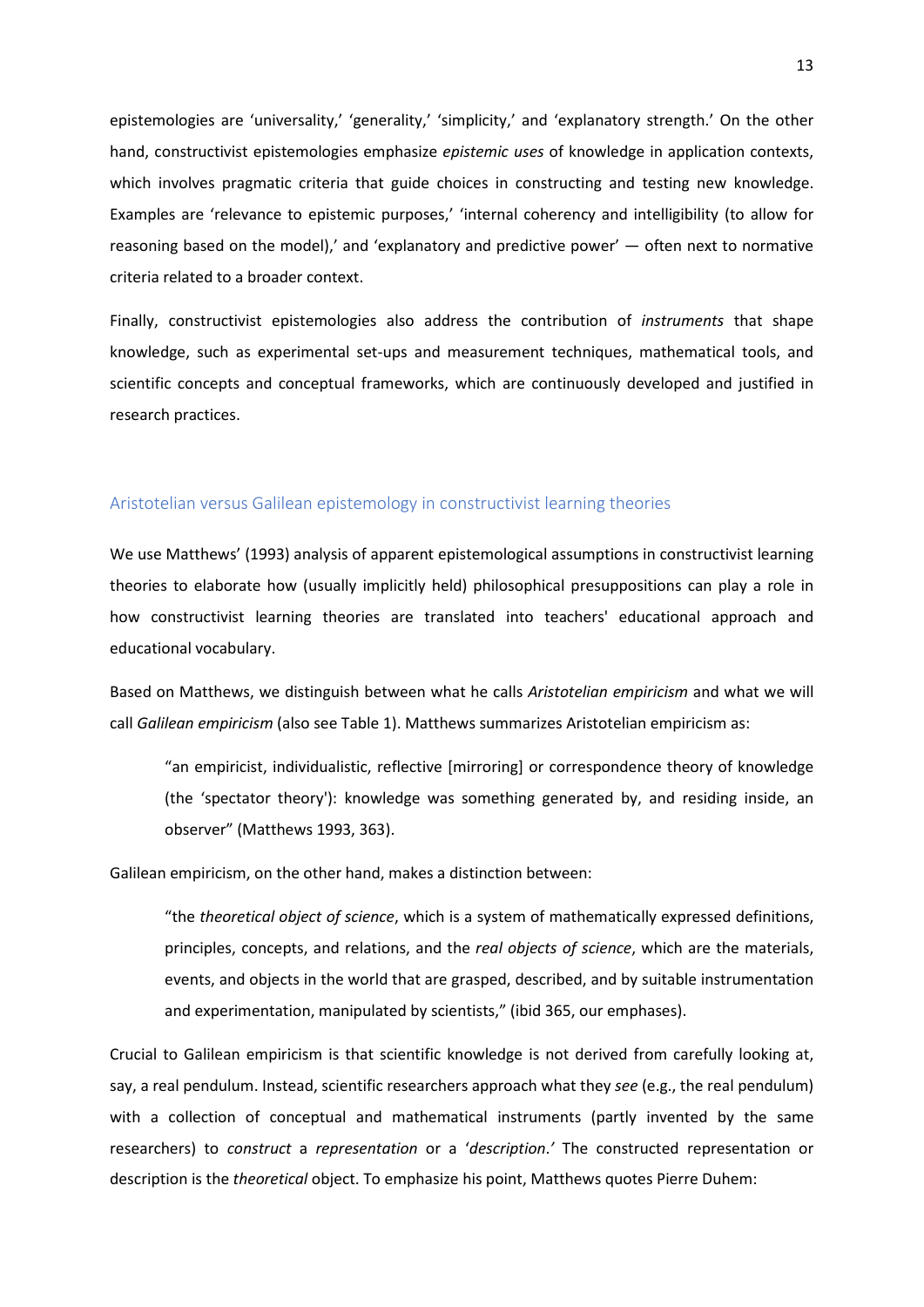"[if the scientific researcher enters the laboratory] without theory it is impossible to regulate a single instrument or to interpret a single reading; we have seen that *in the mind of the physicist there are constantly two sorts of apparatus*; one is the *concrete apparatus* in glass and metal manipulated by him, the other is the schematic and *abstract apparatus* which theory substitutes for the concrete and on which the physicist does his reasoning [Duhem, 1906/1954, p. 182]" (cited in Matthews 1993, 366, our emphases).

Galilean empiricism emphasizes that scientific researchers use all kinds of conceptual, technological, and mathematical instruments —or apparatus, as Duhem puts it— to arrive at a 'description' of what they 'see' when looking at the real world. This account of scientific research explains how a theoretical object (or phenomenon) is *constructed* and subsequently referred to by a scientific concept (e.g., the ideal harmonic oscillator). Constructivist epistemology agrees in this regard with Galilean empiricism.

Assume that, as Matthews suggests, teachers (implicitly) combine a constructivist learning theory with Aristotelian empiricism, denying the inherent role of concepts and theories in 'describing' what someone 'sees' in the laboratory. Moreover, assume that these teachers also adopt a (Piagetian) constructivist learning theory stressing that learning processes should happen 'naturally.'[13](#page-13-0) Perhaps, these are the philosophical and educational presuppositions based on which teachers think scaffolding in teaching and learning to conduct scientific research (e.g., in PjBL) is unnecessary. In short, a constructivist learning theory does not necessarily imply that teachers embrace a constructivist epistemology – on the contrary, constructivist learning theories can be combined with traditional empiricist epistemologies. On the other hand, constructivist epistemologies make the crucial role of scaffolding in constructivist educational approaches such as PjBL much more plausible.

### A vocabulary based on constructivist epistemology guiding the educational design of PjBL

In our contribution to redesigning PjBL in a biomedical engineering bachelor program, a constructivist epistemology guides our vocabulary for discussing scientific research. Thus, instead of explaining scientific research firstly in terms of hypotheses and tests, we propose that modeling and model-based reasoning are central to the construction of knowledge in practice-oriented scientific research practices (Morrison & Morgan 1999, Newstetter 2005, Bailer-Jones 2009, Nersessian &

<span id="page-13-0"></span><sup>&</sup>lt;sup>13</sup> In later work, Piaget nuances the idea of natural development. He explains that his "earlier model had proved insufficient... The central new idea is that knowledge proceeds neither solely from the experience of objects nor from an innate programming performed in the subject but from successive constructions," (Fosnot 1996, p.18).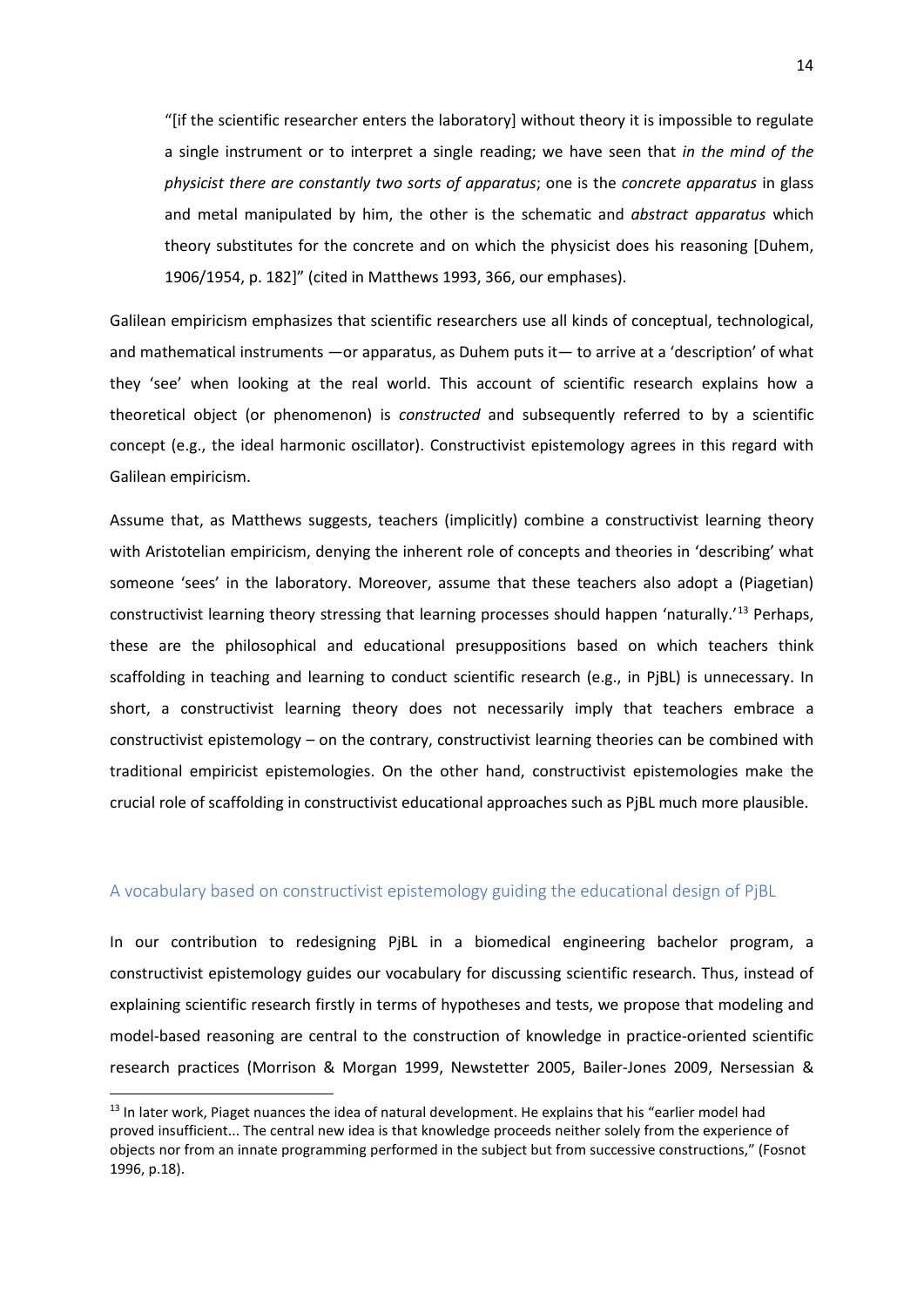Patton 2009a, Nersessian 2009a, Boon & Knuuttila 2009, Magnani 2014, Magnani & Bertolotti 2017, Boon 2020b). In particular, we focus on conceptual modeling<sup>[14](#page-14-0)</sup> (rather than mathematical modeling, which is much more common as a learning objective).<sup>[15](#page-14-1)</sup> Furthermore, we emphasize that scientific knowledge construction involves various instruments (technological, conceptual, mathematical) and reasoning methods (e.g., deductive, inductive, abductive, analytical, analogical, interpretative, integrative, creative, imaginative, and mathematical). At the same time, we seek to avoid extreme forms of relativism and subjectivism by emphasizing the crucial roles of (1) the material world, which puts restrictions on what researchers can claim, (2) epistemic and pragmatic criteria that impose limitations and demands on the many modes of scientific reasoning, and more broadly (3) the sociocultural world, understood as consisting of scientific communities that develop, establish (justify) and convey both the knowledge of its field as well as how to handle epistemic and pragmatic criteria in scientific reasoning towards new knowledge (e.g., Oreskes 2019).

A constructivist epistemology that fits our goal focuses on "how knowledge is constructed in practice-oriented scientific practices." This question adds several other elements. For example, it emphasizes that knowledge construction is usually directed towards a specific *epistemic purpose*. Moreover, it assumes that the *justification* of the knowledge (e.g., the conceptual model) largely occurs in the *construction* process (Boumans 1999, Knuuttila & Boon 2011). Accordingly, students are requested to justify why existing scientific knowledge implemented in the model 'applies' (e.g., is relevant to describe or explain the medical condition); and which kinds of measurements they would need to investigate the phenomenon; and also why, when judged from the epistemic purpose, certain simplifications are appropriate (Boon 2020b). Thus, the constructivist epistemology addresses the construction process' 'logic' or 'method' (c.f. Hanson 1958). This 'logic' is turned into a scaffold that guides students in the construction of conceptual models. The scaffold, called "a method for (re- )constructing scientific models" or B&K method for short (Boon 2020b), is not an algorithm but teaches students to systematically recognize and understand the aspects that need to be 'built into' the model (Boumans 1999) along with critical reasoning considering aspects just mentioned.

<span id="page-14-0"></span><sup>&</sup>lt;sup>14</sup> See for example Knuuttila & Boon's (2011) analysis of how Sadi Carnot constructed the model of the ideal heat engine. Carnot's model can be considered an example of a *conceptual* model.

<span id="page-14-1"></span> $15$  Our focus on (conceptual) modeling does not mean that we deny the roles of inductive, deductive, or hypothetical-deductive reasoning (including the formulation of hypotheses) in scientific research. Instead, these kinds of reasoning are considered part of the modeling activities.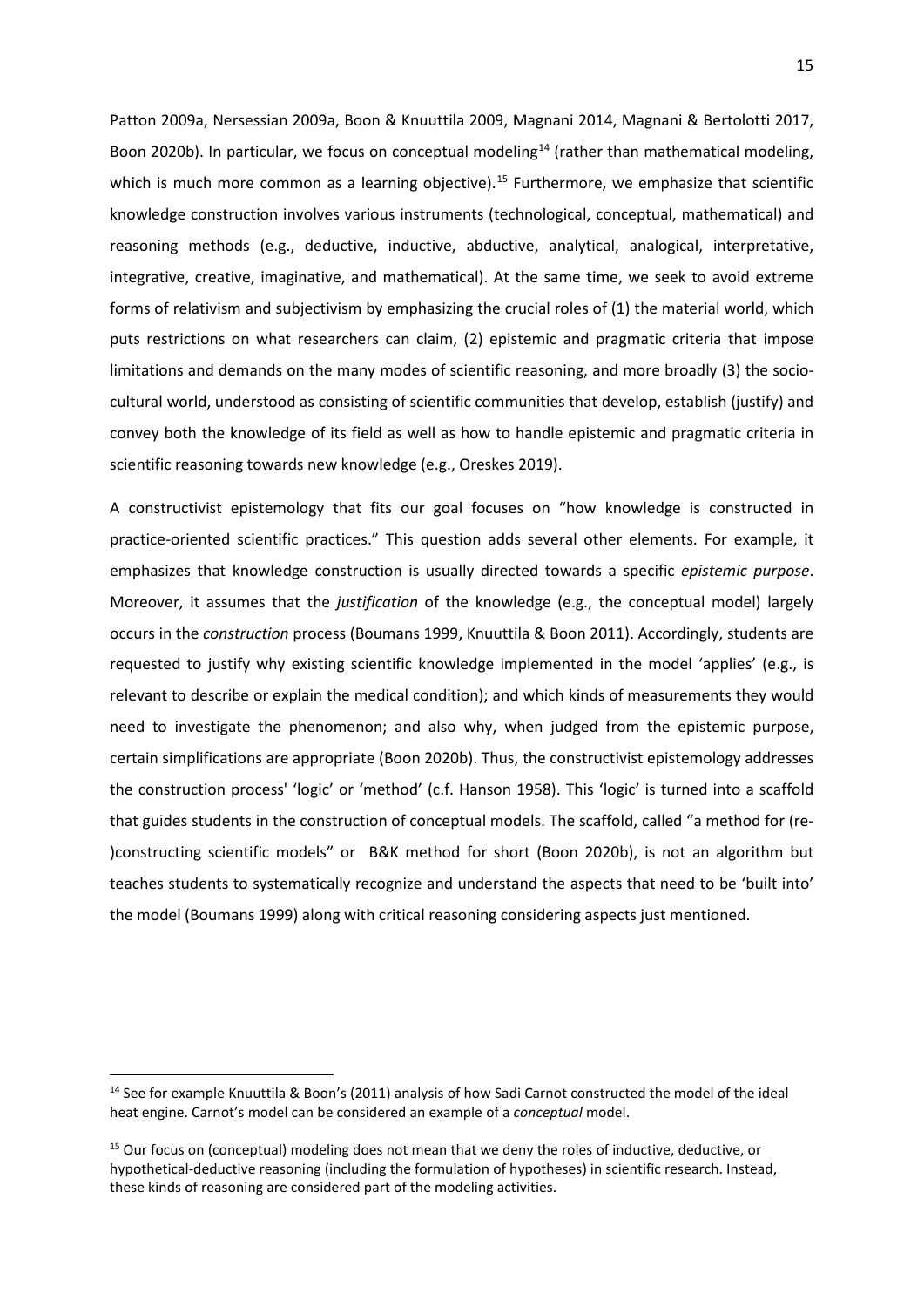## 4. Philosophy of science in educational practice

#### Implementing conceptual modeling for learning to conduct scientific research

In 2013, our university's bachelor program Biomedical Engineering adopted a project-based learning (PjBL) pedagogy. The bachelor program consists of 12 modules, each designed around a theme in which students carry out a project assignment in project groups and receive courses related to the project theme. For example, the first module is organized around the theme 'biomaterials.' The project assignment is to design a biomaterial for a biomedical problem such as 'replacing the oesophagus after cancer.' In addition, the module includes courses linked to the theme, such as organic, inorganic, and polymer chemistry, biochemistry, anatomy, physiology, mathematics, and statistics.

In 2018, the educational program was evaluated, which resulted in several challenges, mainly those already mentioned in the previous section (e.g., the limited uses of scientific knowledge in their projects, leading to results below expectations).

The first author of our article was, as a philosopher, involved in the teacher-team to advise on the program's redesign. Her advice consisted of implementing an alternative epistemological view and pedagogical approach to project-based learning (PjBL). In the original approach, the student-project assignment suggested an empiricist methodology (specifically, the hypothetical-deductive method, consisting of observation, research-question, hypothesis, and test, Hempel 1966). The point is that the assignment's description agrees with the *vocabulary* that teachers and researchers commonly use when talking *about* research. However, it does not agree very well with how researchers go about when conducting a research project. The teachers agreed that *scientific modeling* is central to their scientific research and design practices and that hypothesis testing is only one aspect.<sup>[16](#page-15-0)</sup>

We introduced the notion of *conceptual* modeling as distinct from *mathematical* modeling. Thus, the 'ability to construct conceptual models' became the central learning objective. In developing the students' research-project assignment, we used (parts of) the method for constructing scientific models proposed in Boon (2020b) as a scaffold for guiding the students. The assignment consists of two consecutive phases.

The assignment in phase 1 is to develop a conceptual model of the *problem*, for example, a scientifically informed conceptual model of the oesophagus and its functioning in the body. The students have to develop the model in such a way that it allows for thinking about possible

<span id="page-15-0"></span><sup>&</sup>lt;sup>16</sup> In developing this approach we are indebted to the pioneering work of Nersessian and Newstetter c.s. at Georgia Tech (e.g., Newstetter 2005, Nersessian & Newstetter 2014).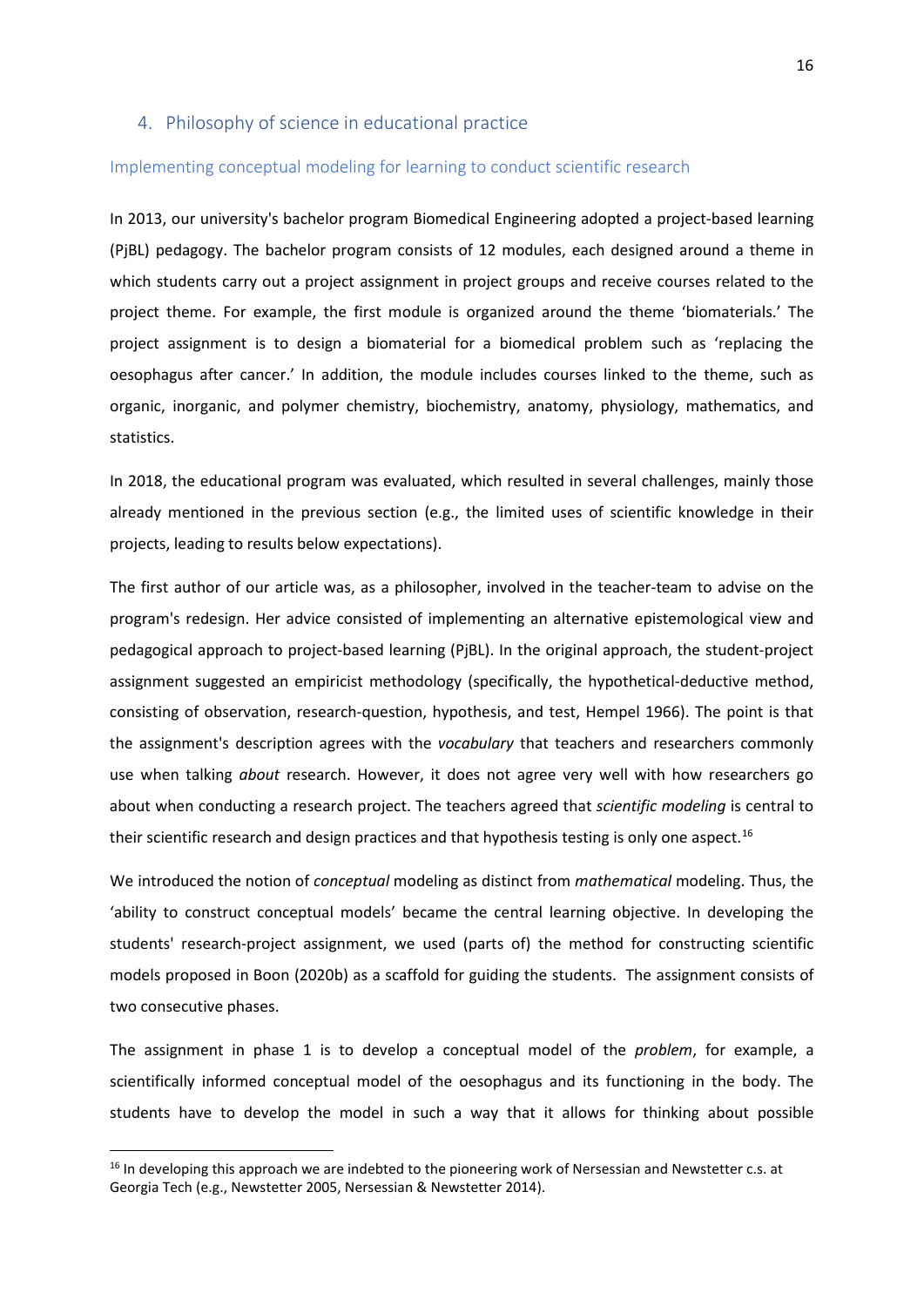biomaterial solutions to replace the oesophagus. Furthermore, the model must allow for pointing out the *functional criteria* the solution should meet. While constructing the model, the students become aware that the context and purpose need to be considered – for example, to see the difference between the conceptual model of the oesophagus constructed for their epistemic purpose (i.e., to design a replacement utilizing a biomaterial) and the conceptual model that a surgeon or oncologist has in mind when thinking about surgery. In the modeling process, the students investigate the problem and the relevant scientific literature. We assume that this approach contributes to developing their higher-order thinking skills (HOTS, e.g., analytical, integrative, and critical thinking). The assignment in phase 2 is to construct a conceptual model for their design-idea to *solve* the medical problem, which next to the HOTS just mentioned, also requires creative thinking.

The introduced 'conceptual modeling approach' aims to solve the mentioned educational problems. Its implementation in the module fits a constructivist epistemology. First, it assumes a clear link between scientific research and design (reflected in the assignment's two phases). Second, it allows for the use of scientific knowledge in ways that go beyond deduction and induction in traditional empiricist epistemology. Furthermore, in this approach, students begin to model a problem or design-idea based on their rudimentary understanding of the problem or solution. Thus, the preliminary conceptual model becomes an *epistemic tool* for further development of the model (Knuuttila & Boon 2011). Finally, it functions as a hub where heterogeneous information (scientific and empirical knowledge, relevant variables and parameters, measurement methods, pragmatic criteria concerning the solution) is collected and integrated into a coherent whole (Nersessian & Patton 2009, Boon 2020b).

How the 'conceptual modeling approach' is implemented in this module also agrees with socioconstructivist learning theories. In learning to construct conceptual models, the project groups are scaffolded (i.e., learning to use a method for constructing a scientific model, Boon 2020b) by learning-assistants whom we educated for this role. They play a much more significant role in the students' learning pathway than 'tutors as non-expert facilitators' in more common approaches to PjBL (e.g., VandenBeemt 2020). Crucial to their role is to make students aware of the need to ask relevant questions to develop the conceptual model. For example, "how does this work," "what is the composition of tissue," "how does it get its elasticity and permeability," and "what are (advantages/disadvantages) of existing solutions"? Students will have to search textbooks and scientific literature for information on these questions that they must integrate into the conceptual model. This process will lead to new questions, new searches, and answers that will deepen the understanding in an iterative process.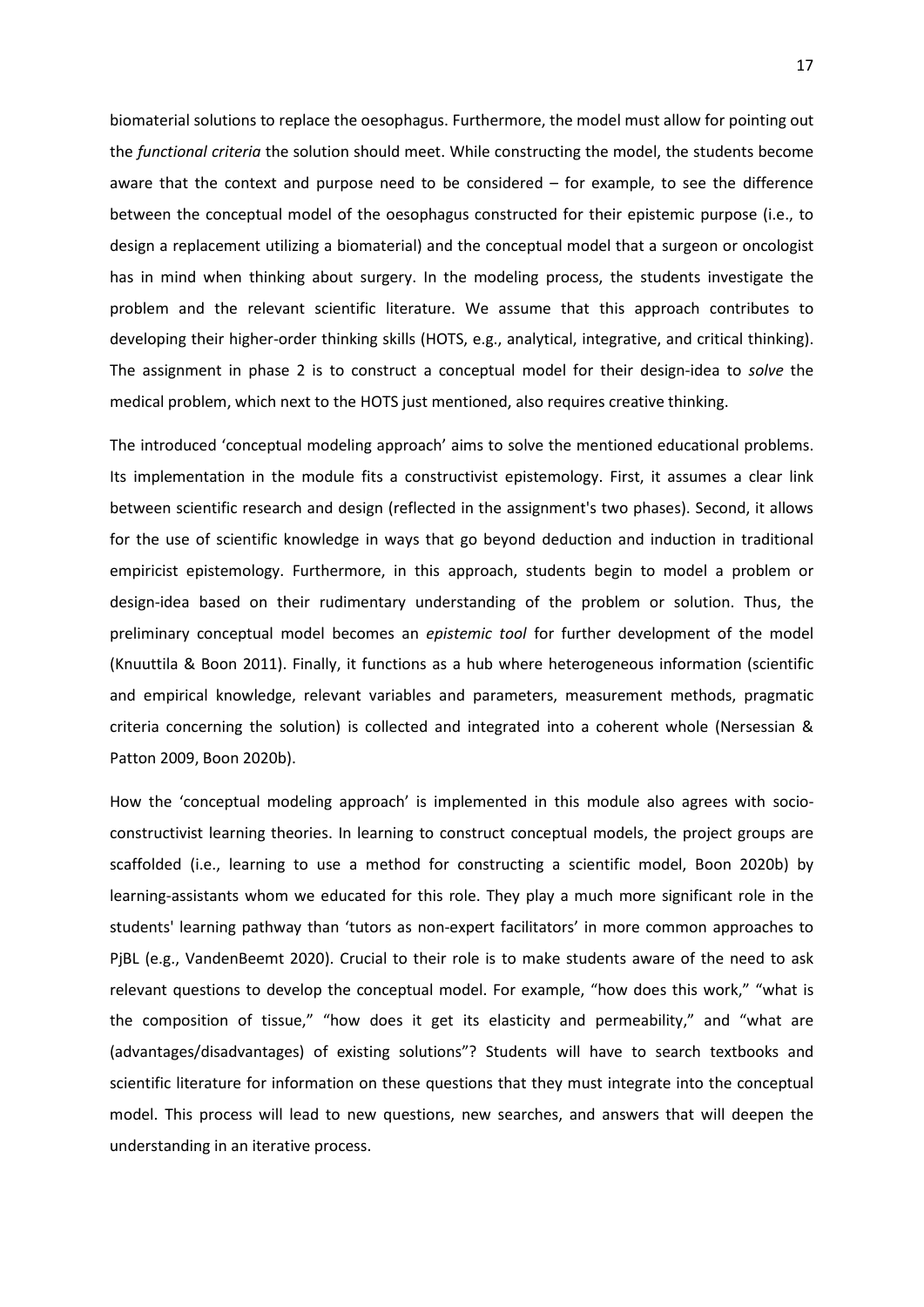Students' HOTS are promoted because they are encouraged to analyze, contextualize, articulate, search and apply relevant scientific knowledge, integrate heterogeneous kinds of information, and evaluate the emerging conceptual model against epistemic and pragmatic criteria such as adequacy, consistency, coherency, relevance, intelligibility, and usefulness in regard of the scientific and practical problem-context at hand.

#### Interdisciplinary research by philosophers of science and educational scientists

Evaluating whether this constructivist epistemology and pedagogical approach to PjBL successfully promotes students' HOTS for conducting scientific research on complex problems requires solid educational research. At present, our team —consisting of philosophers of science, educational researchers, curriculum developers, teachers, the learning-assistants, and students— is conducting an interdisciplinary research project aimed at (i) (empirically) investigating the effects of the redesign on students' learning outcomes (ILOs), (ii) developing a more explicit conceptualization of the ILOs concerning the HOTS required in scientific thinking when conducting scientific research, and (iii) improving the educational design of PjBL approaches to reach these ILOs more successfully, including the development of effective scaffolding and the teaching of philosophy of science.<sup>[17](#page-17-0)</sup>

We can already share some salient observations. Initially, the first-year students got confused about the notion 'conceptual modeling,' but in their reflections at the end of the project, they reported that "when the penny dropped," they found it straightforward. They expressed this in sentences like: "Conceptual modeling is just how we think!" The teachers have also indicated that the projects' quality is considerably higher and that the students show better understanding and more enthusiasm and self-confidence about their projects.

## Roles for philosophers of science in educational practices

In the redesign of PjBL in this educational program, philosophers of science have made several contributions:[18](#page-17-1)

<span id="page-17-0"></span><sup>&</sup>lt;sup>17</sup> Our philosophy of science teaching is focused on relevant aspects of constructivist epistemology. We thereby strive for students' understanding of scientific models, in particular, the philosophical understanding that scientific models cannot be literal representations of their target, and the importance of the role of conceptualization in the construction of models. Further details of this education are not covered in this article.

<span id="page-17-1"></span><sup>&</sup>lt;sup>18</sup> In our example (Section 4), these contributions relate to the instructional design, the implementation, and the teaching of conceptual modeling in the project.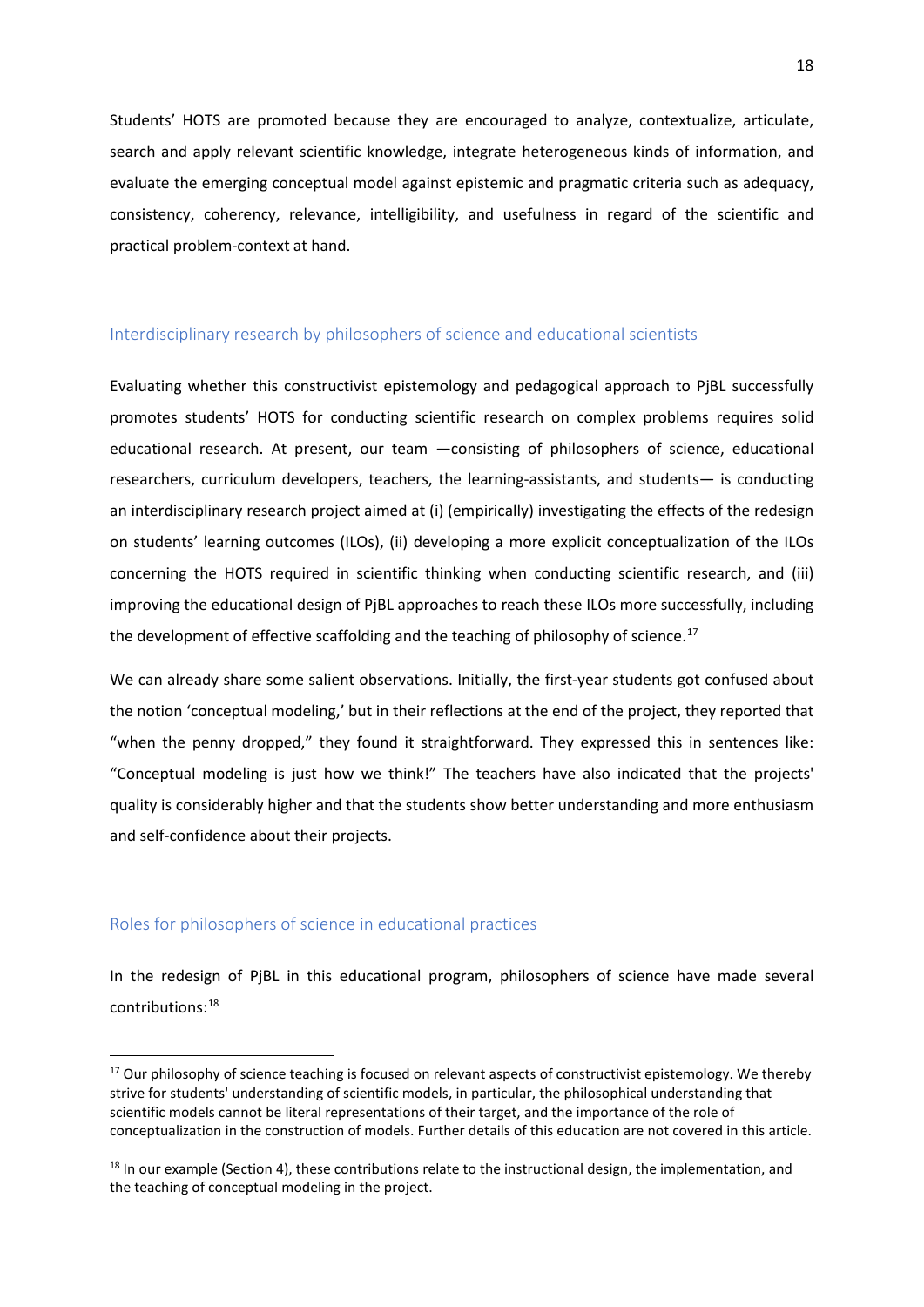- to articulate the discrepancy between educational ideas (based on constructivist learning theories) that form the basis for expectations about PjBL versus the actual (unsatisfactory) learning outcomes of this approach – thus creating awareness among teachers that this is a nontrivial, complex challenge in academic education,
- to clarify implicit philosophical presuppositions about what students are able to 'see' when entering scientific research – thus explaining why PjBL approaches often do not meet the expectations about the development of deep conceptual understanding and higher-order thinking skills (HOTS) and why scaffolds and well-prepared learning assistants are crucial to the development of HOTS in PjBL approaches,
- to propose a vocabulary in which the construction of scientific models is a significant scientific activity in practice-oriented scientific research,
- to promote *conceptual modeling*—rather than *applying science* and hypothesis testing— as an overarching learning objective that helps students develop scientific thinking,
- to design and implement scaffolds that support students' learning to (systematically) construct and reconstruct (scientifically-informed) conceptual models(e.g., the B&K method for constructing scientific models),
- to develop and teach a philosophy of science course to raise students' awareness of their 'pictures of science' and explain conceptual modeling as part of a possible alternative, and
- to emphasize and explain the role of researchers' *epistemological responsibility*. [19](#page-18-0)

In short, philosophers of science introduced a vocabulary into the educational practice that better reflects (constructivist) epistemologies of research practices concerning scientific methodologies, the 'logic' of constructing knowledge, the role of epistemic strategies, and researchers' responsibility in constructing new knowledge.

## 5. Concluding remarks

Concerning the limitations in developing deep conceptual understanding and higher-order thinking skills through project-based learning (PjBL) observed by teachers and reported in the educational

<span id="page-18-0"></span><sup>19</sup> *Epistemological responsibility* is a concept that focuses on epistemic agents and underlines that the epistemological tasks of experts and professionals —to gather, assess and integrate heterogeneous types of information and fit them into a model— involve a considerable amount of choice, deliberation, and justification, for which they should be held accountable (cf. Code 1984, 1987). In our philosophical contributions to PjBL education, we aim to make students aware that, when systematically working along the lines of the so-called B&K method (Boon 2020b), they bear epistemological responsibility for every choice and decision in the construction of a model. In this article, we will not elaborate on this notion but see VanBaalen&Boon (2015, 2017), Douglas (2000).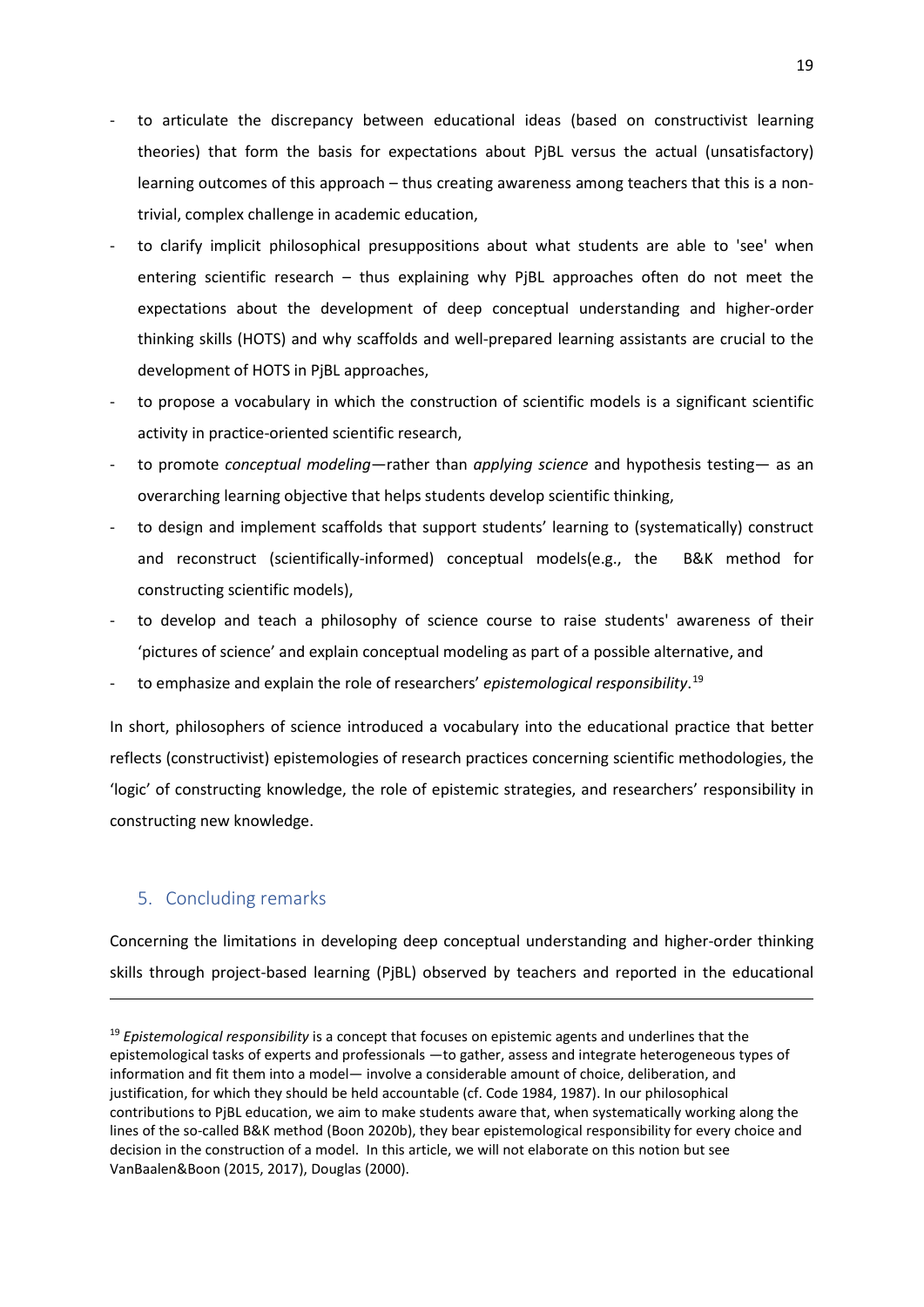literature, we have aimed to demonstrate that fundamental philosophical issues are at stake regarding the commonly used vocabularies (1) to think about education in scientific research, and (2) to talk *about* scientific research. As to the first point, the used vocabulary often reflects a traditional empiricist epistemology, including Aristotelian empiricism that neglects the crucial role of various instruments (technological, conceptual, mathematical) to 'create,' 'see,' 'describe,' and understand 'theoretical objects' (Matthews 1993). When assuming that students will learn 'naturally' in PjBL approaches, 'the unnatural nature of science' (Wolpert 1992) is overlooked. Regarding the second point, the vocabulary used to talk about science often reflects traditional empiricist epistemological views, which are too limited to understand actual scientific research practices. When teachers use this traditional philosophical vocabulary, it will convey an inadequate understanding of science to students.

Finally, with our programmatic contribution to this topical collection, we emphasize the importance of interdisciplinary collaborations between philosophers of science, educational researchers, and teachers. Philosophy of science in educational practices can help address the educational challenges outlined in this article by providing conceptual frameworks for understanding the character of scientific knowledge and research practices, including epistemologies that may form the basis for scaffolding (e.g., the B&K method, Boon 2020b) to support students in their learning. In addition, the educational sciences provide advanced concepts and theories of how students develop an understanding of science.

# 6. Acknowledgments

This work has been financed by an Aspasia-Vici grant (409.40216) of the Dutch National Science Foundation (NWO) for the project *Philosophy of Science for the Engineering Sciences* and by research grants from the faculty of the behavioral and management sciences (BMS) at the University of Twente (UT). We express our appreciation for the teachers, module coordinators, learning assistants, students, the program director in the biomedical engineering program at the UT, and Heleen Miedema for constructive collaborations. Furthermore, we wish to thank Henk Procee for his significant contributions to developing ideas for this article. We also wish to thank the editors of this topical collection, Sara Green and Joeri Witteveen, and two anonymous reviewers for constructive suggestions that helped improve this article's clarity.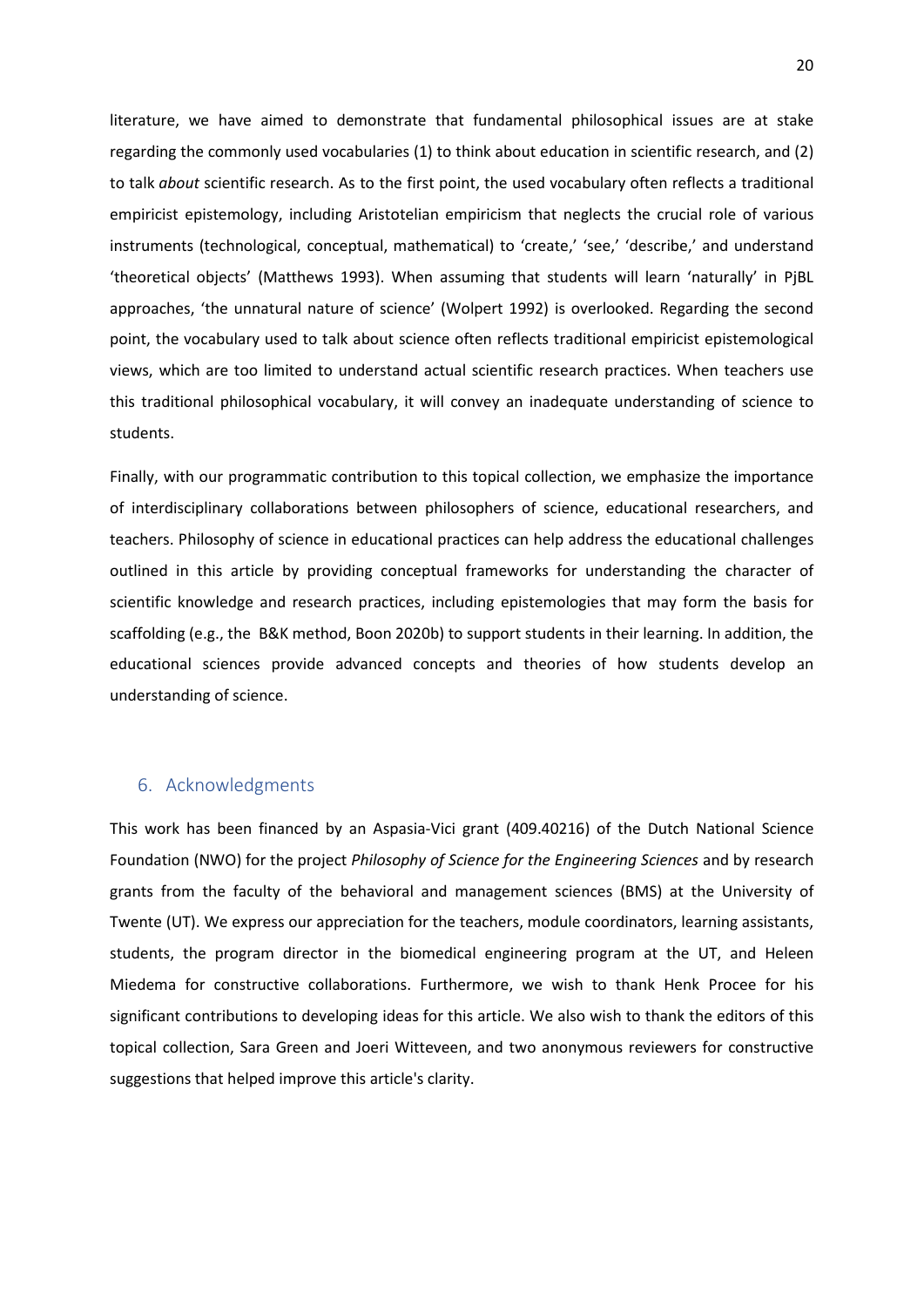#### 7. References

- ABET 2018. *Accreditation Board for Engineering and Technology. Criteria for accrediting engineering programs*. [https://www.abet.org/wp-content/uploads/2018/11/E001-19-20-EAC-Criteria-11-](https://www.abet.org/wp-content/uploads/2018/11/E001-19-20-EAC-Criteria-11-24-18.pdf) [24-18.pdf](https://www.abet.org/wp-content/uploads/2018/11/E001-19-20-EAC-Criteria-11-24-18.pdf)
- Ahern, A., Dominguez, C., McNally, C., O'Sullivan, J.J., Pedrosa, D. 2019. A literature review of critical thinking in engineering education. *Studies in Higher Education*, 44:5, 816-828, <https://doi.org/10.1080/03075079.2019.1586325>
- Alorda, B., Suenaga, K., and Pons, P. 2011. Design and evaluation of a microprocessor course combining three cooperative methods: SDLA, PjBL and CnBL. *Computers & Education, 57*(3), 1876-1884.<https://doi.org/10.1016/j.compedu.2011.04.004>
- Andersen, H. and Nersessian, N. N. 2000. Nomic Concepts, Frames, and Conceptual Change. *Philosophy of Science* (67): S224-S241.<https://doi.or/10.1086/392821>
- Andersen, H. 2012. Concepts and Conceptual Change. In *Kuhn's The Structure of Scientific Revolutions revisited,* eds. V. Kindi and T. Arabatzis, 179-204. Routledge.
- Ankeny, R., Chang, H., Boumans, M., and Boon, M. 2011. Introduction: philosophy of science in practice. *European Journal for Philosophy of Science*, 1(3): 303-307. <https://doi.org/10.1007/s13194-011-0036-4>
- Bailer-Jones, D. M. 2009. *Scientific Models in Philosophy of Science*. Pittsburgh: Pittsburgh University Press.
- Barzilai, S., and Zohar, A. 2014. Reconsidering Personal Epistemology as Metacognition: A Multifaceted Approach to the Analysis of Epistemic Thinking. *Educational Psychologist*, 49(1): 13-35. <https://doi.org/10.1080/00461520.2013.863265>
- Bédard, D., Lison, C., Dalle, D., Côté, D., and Boutin, N. 2012. Problem-based and project-based learning in engineering and medicine: determinants of students' engagement and persistance. *Interdisciplinary Journal of Problem-based Learning,* 6(2): 7-30. <https://doi.org/10.7771/1541-5015.1355>
- Beier, M. E., Kim, M. H., Saterbak, A., Leautaud, V., Bishnoi, S., and Gilberto, J. M. 2019. The effect of authentic project-based learning on attitudes and career aspirations in STEM. *Journal of Research in Science Teaching*, 56(1): 3-23[. https://doi.org/10.1002/tea.21465](https://doi.org/10.1002/tea.21465)
- Bélanger, P. 2011. *Theories in adult learning and education*. Verlag Barbara Budrich.
- Biddle, J. B. 2016. Inductive risk, epistemic risk, and overdiagnosis of disease. *Perspectives on Science*, *24*(2): 192-205. [https://doi.org/10.1162/POSC\\_a\\_00200](https://doi.org/10.1162/POSC_a_00200)
- Bogen, J., and Woodward, J. 1988. Saving the Phenomena. T*he Philosophical Review*, 97(3): 303-352. <https://doi.org/10.2307/2185445>
- Bologna Working Group 2005.) *A Framework for Qualifications of the European Higher Education Area*. Bologna Working Group Report on Qualifications Frameworks (Copenhagen, Danish Ministry of Science, Technology and Innovation). [https://husite.nl/toetsing/wp](https://husite.nl/toetsing/wp-content/uploads/sites/185/2017/12/Dublin_Descriptoren.pdf)[content/uploads/sites/185/2017/12/Dublin\\_Descriptoren.pdf](https://husite.nl/toetsing/wp-content/uploads/sites/185/2017/12/Dublin_Descriptoren.pdf)
- Boon, M. 2006. How Science is applied in Technology. *International Studies in the Philosophy of Science*, 20(1): 27-48[. https://doi.org/10.1080/02698590600640992](https://doi.org/10.1080/02698590600640992)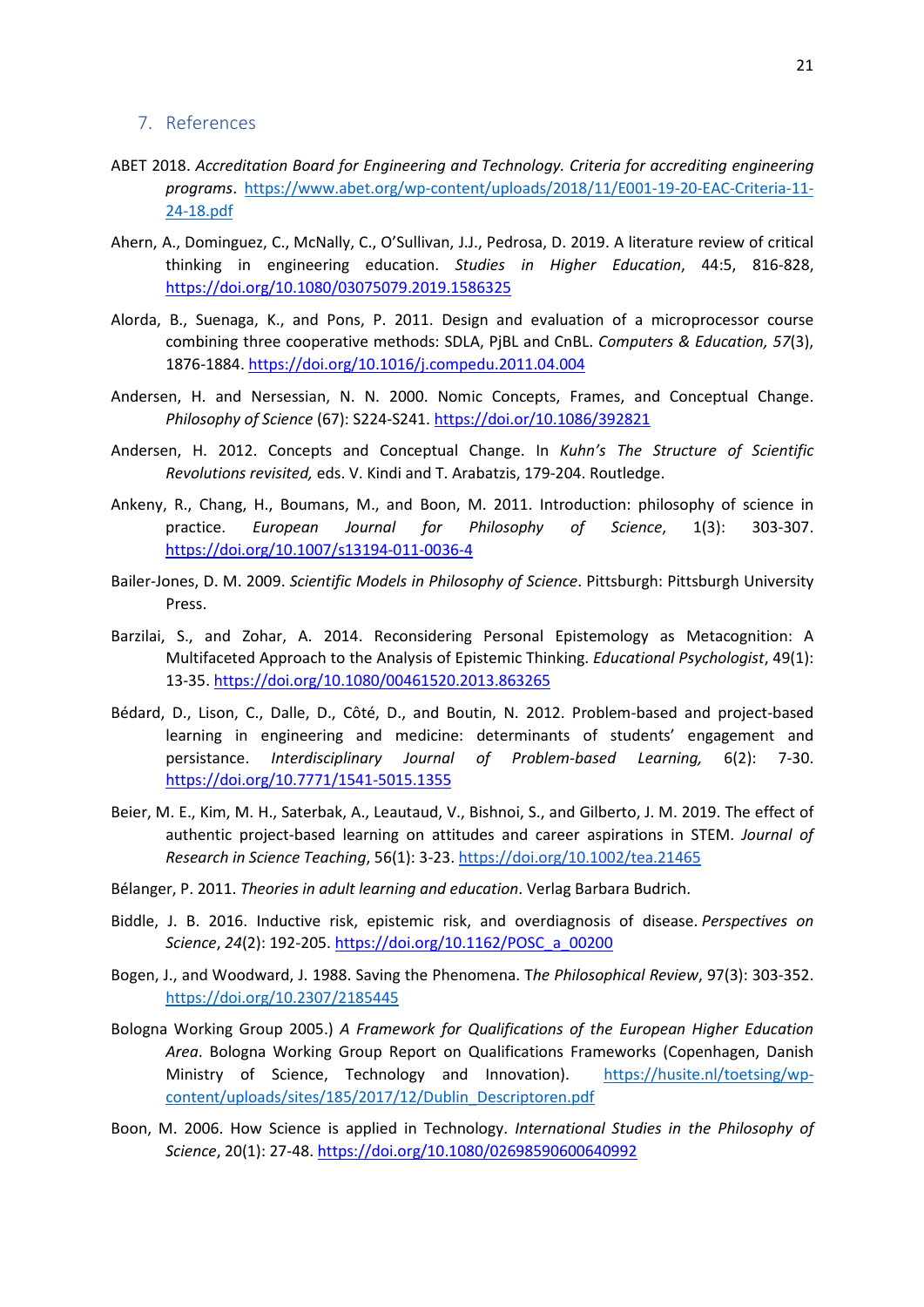- Boon, M. 2012a. Scientific Concepts in the Engineering Sciences: Epistemic Tools for Creating and Intervening with Phenomena. In *Scientific Concepts and Investigative Practice,* eds. U. Feest and F. Steinle, 219 - 243. Berlin: De Gruyter.
- Boon, M. 2017. Philosophy of Science in Practice: A Proposal for Epistemological Constructivism. In *Logic, Methodology and Philosophy of Science – Proceedings of the 15th International Congress (CLMPS 2015)*, ed. H. Leitgeb, I. Niiniluoto, P. Seppälä, and E. Sober, 289-310. College Publications.
- Boon, M. 2020a. The role of disciplinary perspectives in an epistemology of scientific models. *European journal for philosophy of science*, 10(3): 1-34. [https://doi.org/10.1007/s13194-020-](https://doi.org/10.1007/s13194-020-00295-9) [00295-9](https://doi.org/10.1007/s13194-020-00295-9)
- Boon, M. 2020b. Scientific methodology in the engineering sciences. Chapter 4 in *The Routledge Handbook of the Philosophy of Engineering,* ed. D. Michelfelder, and N. Doorn: 80-94. Routledge Taylor and Francis Group.
- Boon, M., and Knuuttila, T. 2009. Models as Epistemic Tools in Engineering Sciences: a Pragmatic Approach. In *Philosophy of technology and engineering sciences.*, ed. A. Meijers, 687-720. Handbook of the philosophy of science (Vol. 9), Elsevier/North-Holland.
- Boumans, M. 1999. Built-in Justification. In *Models as Mediators - Perspectives on Natural and Social Science,* eds. M. S. Morgan and M. Morrison, 66-96. Cambridge: Cambridge University Press.
- Brookhart, S. 2010. *How to Assess Higher Order Thinking Skills in Your Classroom*, ASCD, [http://www.ascd.org/Publications/Books/Overview/How-to-Assess-Higher-Order-](http://www.ascd.org/Publications/Books/Overview/How-to-Assess-Higher-Order-Thinking-Skills-in-Your-Classroom.aspx)[Thinking-Skills-in-Your-Classroom.aspx](http://www.ascd.org/Publications/Books/Overview/How-to-Assess-Higher-Order-Thinking-Skills-in-Your-Classroom.aspx)
- Cartwright, N. D. 1974. How do we Apply Science? In PSA: *Proceedings of the Biennial Meeting of the Philosophy of Science Association,* 713-719. Dordrecht, Holland: Reidel Publishing Company
- Cartwright, N. 1983. *How the Laws of Physics Lie*. Oxford, Clarendon Press, Oxford University Press.
- Cartwright, N. 1989. *Nature's Capacities and their Measurement*. Oxford: Clarendon Press, Oxford University Press.
- Cartwright, N. 1999. *The Dappled World. A Study of the Boundaries of Science*: Cambridge University Press.
- Chang, H. 2004. *Inventing Temperature: Measurement and Scientific Progress*. Oxford: Oxford University Press.
- Chang, H. 2009. Ontological Principles and the Intelligibility of Epistemic Activities. In *Scientific Understanding: Philosophical Perspectives*, eds. H. W. de Regt, S. Leonelli, and K. Eigner, 64- 82. Pittsburgh: Pittsburgh University Press.
- Chang, H. 2014. Epistemic Activities and Systems of Practice: Units of Analysis in Philosophy of Science After the Practice Turn. In: *Science after the Practice Turn in the Philosophy, History, and Social Studies of Science*, eds. L. Soler, M. Lynch, S. D. Zwart, and V. Israel-Jost, 75-87. Routledge Studies in the Philosophy of Science, New York: Routledge.
- Chang, H. 2017, Operational Coherence as the Source of Truth. In *Proceedings of the Aristotelian Society.* 117(2): 103-122. Oxford University Press.
- Chang, H. 2020. Pragmatism, Perspectivism, and the historicity of science. Chapter 1. In *Understanding Perspectivism: Scientific challenges and methodological prospects*, M.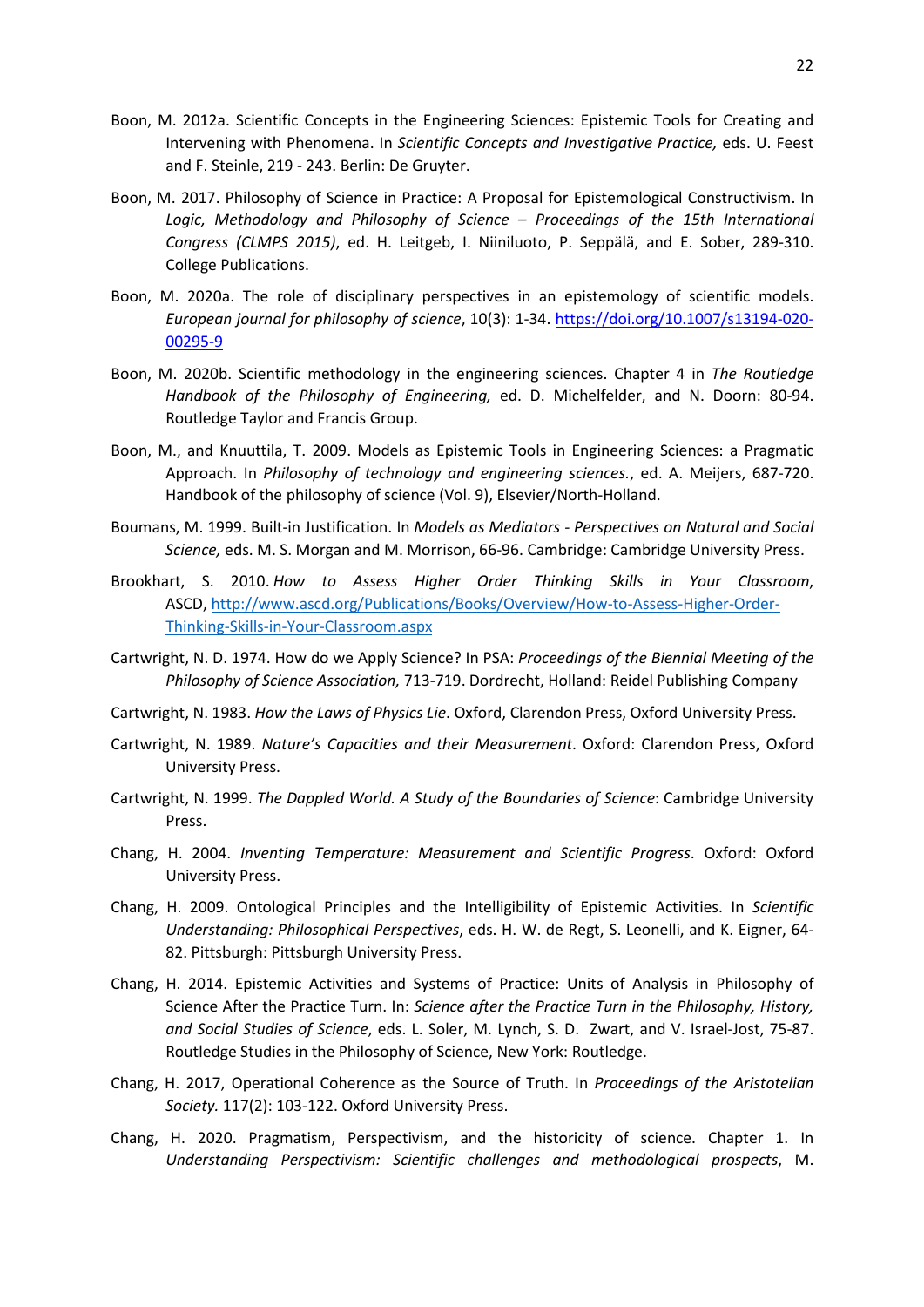Massimi and C. D. McCoy (Eds.), 10–28. Routledge: Routledge Studies in the Philosophy of Science.

- Chen, C., and Yang, Y. 2019. Revisiting the effects of project-based learning on students' academic achievement: A meta-analysis investigating moderators. *Educational Research Review, 26*, 71-81.<https://doi.org/10.1016/j.edurev.2018.11.001>
- Code, L. 1984. Toward a 'Responsibilist' Epistemology, *Philosophy and Phenomenological Research*, 45 (1): 29-50.
- Code, L. 1987. *Epistemic responsibility.* Hanover and London: University Press of New England
- Collins, R. 2014. Skills for the 21st Century: teaching higher-order thinking. *Curriculum & Leadership Journal*, 12(14). [http://www.curriculum.edu.au/leader/teaching\\_higher\\_order\\_thinking,37431.html?issueI](http://www.curriculum.edu.au/leader/teaching_higher_order_thinking,37431.html?issueI)
- Conant, J. B. (ed.) 1957. *Harvard Case Histories in Experimental Science*. Harvard University Press.
- Confrey, J. 1994. A theory of intellectual development. *For the learning of Mathematics*, 14(3): 2-8. <https://www.jstor.org/stable/40248169>
- Confrey, J. 1995. How Compatible are Radical Constructivism, Sociocultural Approaches, and Social Constructivism? In *Constructivism in Education,* eds. L. Steffe, and J. Gale, 185–225. Hillsdale, NJ, Lawrence Erlbaum Associates.
- De Regt, H. W., Leonelli, S., and Eigner, K. (eds.). 2009. *Scientific Understanding - Philosophical Perspectives*. Pittsburgh: Pittsburgh University Press.
- De Vries, H. B., and Lubart, T. I. 2019. Scientific creativity: divergent and convergent thinking and the impact of culture. *The Journal of Creative Behavior*, 53(2): 145-155. <https://doi.org/10.1002/jocb.184>
- Douglas, H. 2000. Inductive risk and values in science. *Philosophy of science*, 67(4): 559-579. <https://www.journals.uchicago.edu/doi/pdf/10.1086/392855>
- Du, X., Su, L., and Liu, J. 2013. Developing sustainability curricula using the PBL method in a Chinese context. *Journal of Cleaner Production*, 61: 80-88. <https://doi.org/10.1016/j.jclepro.2013.01.012>
- Duhem, P. 1906/1954. *The Aim and Structure of Physical Theory*, Princeton University Press, Princeton, New Jersey.
- Duschl, R. A. and D. H. Gitomer. 1991. Epistemological Perspectives on Conceptual Change: Implications for Educational Practice. *Journal of Research in Science Teaching* 28(9): 839-858. <https://doi.org/10.1002/tea.3660280909>
- Duschl, R. and R. Grandy. 2013. Two Views About Explicitly Teaching Nature of Science. *Science & Education* 22(9): 2109-2139. <https://link.springer.com/article/10.1007/s11191-012-9539-4>
- Edmondson, K. M., and Novak, J. D. 1993. The interplay of scientific epistemological views, learning strategies, and attitudes of college students. *Journal of Research in Science Teaching*, 30(6): 547-559.<https://doi.org/10.1002/tea.3660300604>
- Ertmer, P. A., and Newby, T. J. 2013. Behaviorism, cognitivism, constructivism: Comparing critical features from an instructional design perspective. *Performance Improvement Quarterly*, *26*(2): 43-71. <https://doi.org/10.1111/j.1937-8327.1993.tb00605.x>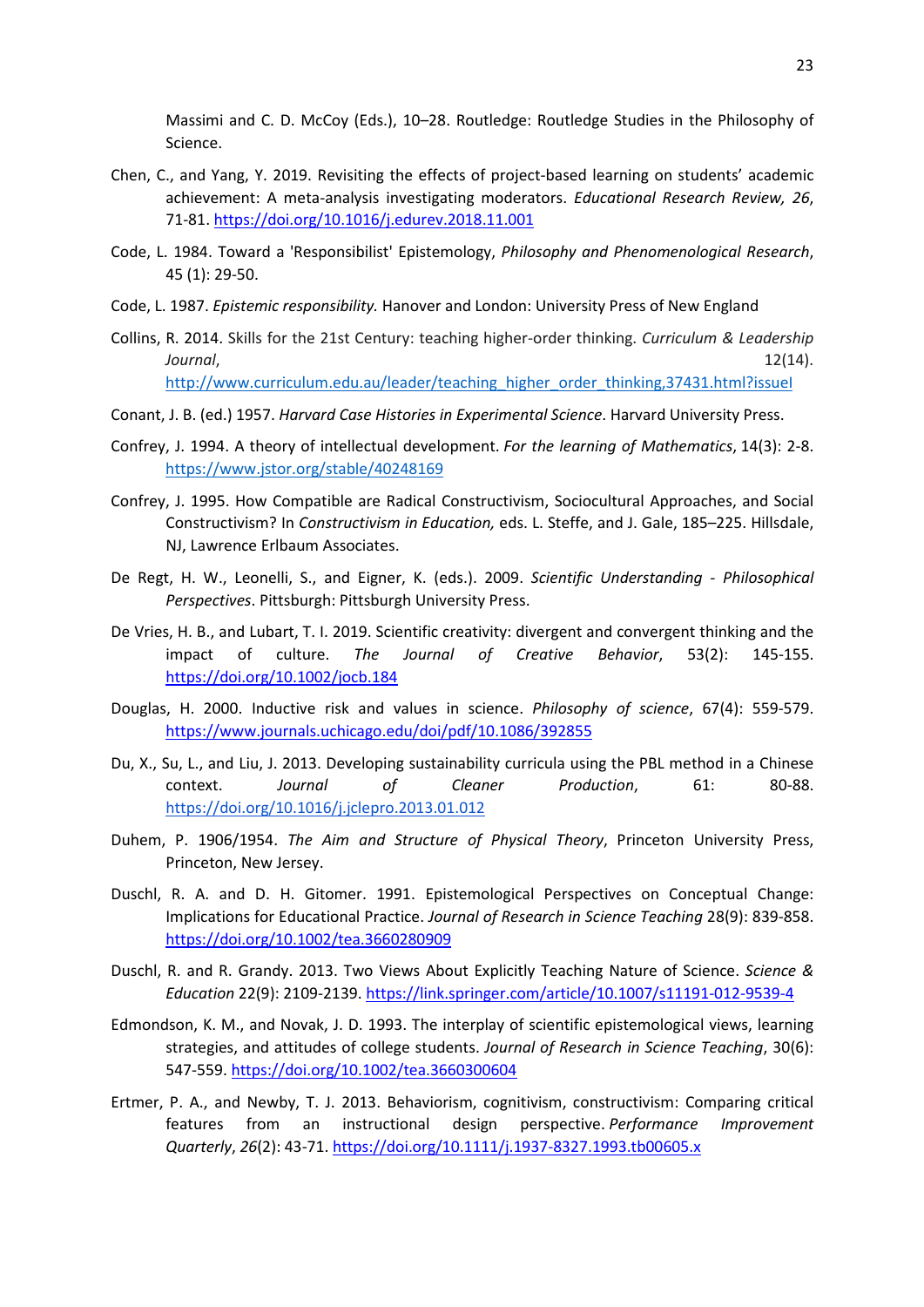- Feest, U. 2008. Concepts as Tools in the Experimental Generation of Knowledge in Psychology. In *Generating Experimental Knowledge*, eds. U. Feest, G. Hon, H. J. Rheinberger, J. Schickore, and F. Steinle, 19-26. Berlin: Max Planck Institute for the History of Science. MPI-Preprint 340.
- Fernandes, S. R. G. 2014. Preparing graduates for professional practice: findings from a case study of Project-based Learning (PBL). *Procedia-Social and Behavioral Sciences*, 139: 219-226. <https://doi.org/10.1016/j.sbspro.2014.08.064>
- Fischer, K. W. 1980. A theory of cognitive development: The control and construction of hierarchies of skills. *Psychological review*, *87*(6): 477. <https://doi.org/10.1037/0033-295X.87.6.477>
- Fosnot, C. T., and Perry, R. S. 1996. Constructivism: A psychological theory of learning. In: *Constructivism: Theory, perspectives, and practice*, Teachers College, 8-33. Columbia University.
- Gavin, K. 2011. Case study of a project-based learning course in civil engineering design. *European Journal of Engineering Education*, 36(6): 547-558. <https://doi.org/10.1080/03043797.2011.624173>
- Giere, R. N. 1988. *Explaining Science*. Chicago and London: The University of Chicago Press.
- Giere, R. N. 1999. *Science without Laws*. Chicago and London: The University of Chicago Press.
- Giere, R. N. 2006. *Scientific Perspectivism*. Chicago and London: The University of Chicago Press.
- Giere, R. N. 2010. An agent-based conception of models and scientific representation. *Synthese*, 172(2): 269-281.<https://doi.org/10.1007/s11229-009-9506-z>
- Giere, R. N., Bickle, J., and Mauldin, R. 2006/1979. *Understanding Scientific Reasoning* (5th edition ed.). Belmont, CA Thomson/Wadsworth.
- Guo, P., Saab, N., Post, L. S., and Admiraal, W. 2020. A review of project-based learning in higher education: Student outcomes and measures. *International Journal of Educational Research, 102*, 101586[. https://doi.org/10.1016/j.ijer.2020.101586](https://doi.org/10.1016/j.ijer.2020.101586)
- Hacking, I. 1983. *Representing and Intervening: Introductory Topics in the Philosophy of Natural Science*. Cambridge, Cambridge University Press.
- Hacking, I. 1992. The self-vindication of the laboratory sciences. In *Science as Practice and Culture*, ed. A. Pickering, 29–64. Chicago: University of Chicago Press.
- Hanson, N. R. 1958. The logic of discovery. *The Journal of Philosophy*, 55(25): 1073-1089. <https://doi.org/10.2307/2022541>
- Hanson, N. R. 1969. "Seeing and Seeing As." In *Perception and Discovery*, ed. N. R. Hanson, 91-110. San Francisco: Freeman, Cooper.
- Hansson, S. O. (Ed.) 2015. *The Role of Technology in Science: Philosophical Perspectives*. Dordrecht/Heidelberg: Springer.
- Hattie, J. 2010. *Visible learning: A synthesis of over 800 meta-analyses relating to achievement*. London, England: Routledge.
- Hempel, C. G. 1966. *Philosophy of Natural Science*. Englewood Cliffs: Prentlce-Hall.
- Hesse, M. B. 1966. *Models and Analogies in Science*. Notre Dame: University of Notre Dame Press.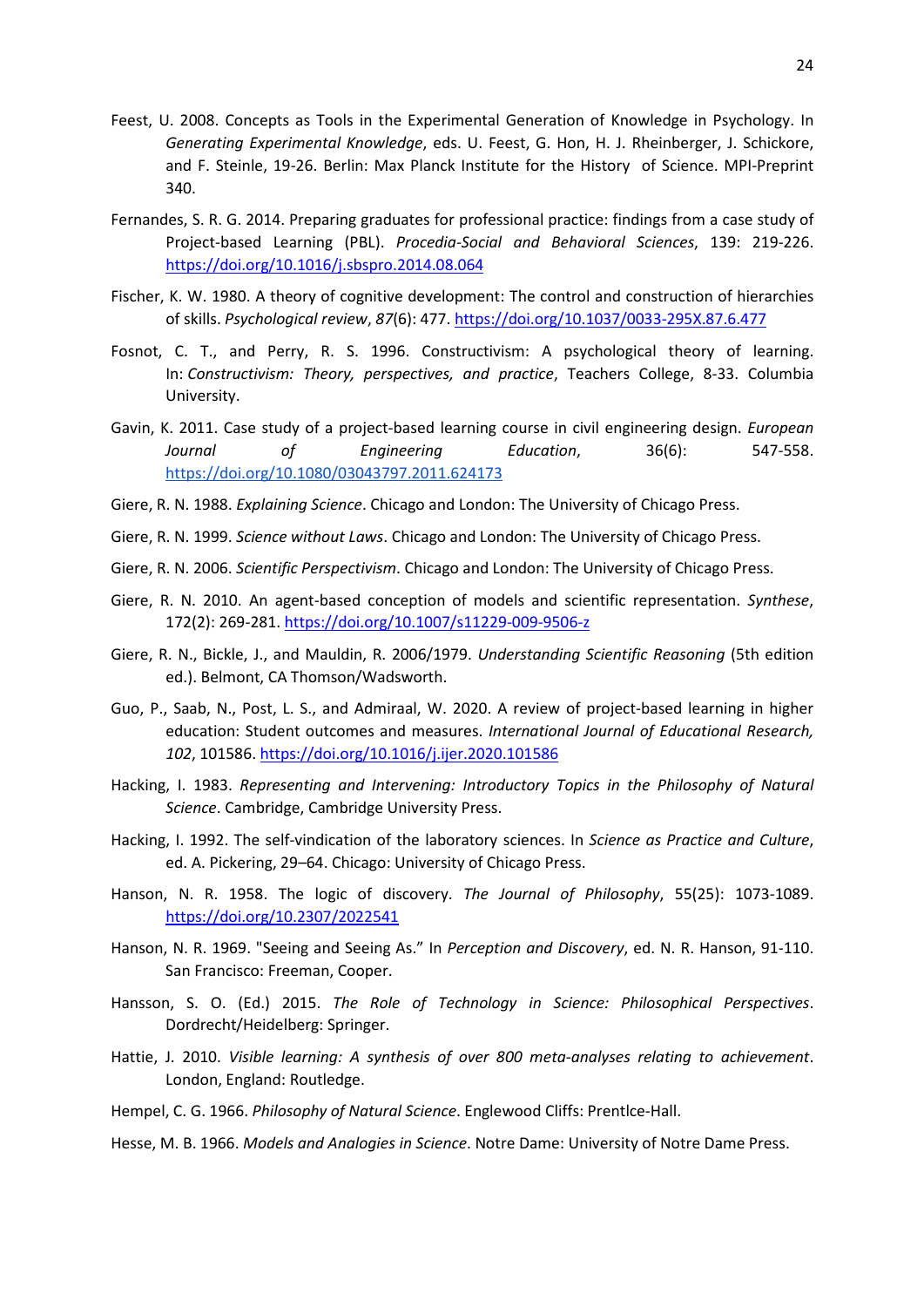- Higgins, S., Hall, E., Baumfield, V. and Moseley, D. 2005. A meta-analysis of the impact of the implementation of thinking skills approaches on pupils. *Project Report. EPPI-Centre, Social Science Research Unit, Institute of Education*, University of London, London. <https://dro.dur.ac.uk/1890/>
- Hmelo-Silver, C. E, Duncan, R. G., Chinn, C. A. 2007. Scaffolding and Achievement in Problem-Based and Inquiry Learning: A Response to Kirschner, Sweller, and Clark. *Educational Psychologist,* 42(2): 99–107.<https://doi.org/10.1080/00461520701263368>
- Kanigolla, D., Cudney, E. A., Corns, S. M., and Samaranayake, V. A. 2014. Enhancing engineering education using project-based learning for Lean and Six Sigma. *International Journal of Lean Six Sigma*.<https://doi.org/10.1108/IJLSS-02-2013-0008>
- Khosa, D.K., and Volet, S.E. 2013. Promoting effective collaborative case-based learning at university: A metacognitive intervention. *Studies in Higher Education*, 38(6): 870-889. <https://doi.org/10.1080/03075079.2011.604409>
- King, P.M., and Kitchener, K.S. 2004. Reflective judgment: Theory and research on the development of epistemic assumptions through adulthood. *Educational Psychologist*, 39(1): 5-18. [https://doi.org/10.1207/s15326985ep3901\\_2](https://doi.org/10.1207/s15326985ep3901_2)
- Kirschner, P. A., Sweller, J., and Clark, R. E. 2006. Why minimal guidance during instruction does not work: An analysis of the failure of constructivist, discovery, problem-based, experiential, and inquiry-based teaching. *Educational Psychologist*, 41(2): 75–86.
- Knuuttila, T., and Boon, M. 2011. How do Models give us Knowledge? The case of Carnot's ideal Heat Engine. *European Journal for Philosophy of Science*, 1(3): 309-334. <https://doi.org/10.1007/s13194-011-0029-3>
- Kolmos, A., and Graaff, E. D. 2015. Problem-Based and Project-Based Learning in Engineering Education. *Cambridge Handbook of Engineering Education Research*, 141-160. <https://doi.org/10.1017/cbo9781139013451.012>
- Kokotsaki, D., Menzies, V., and Wiggins, A. 2016. Project-based learning: *A review of the literature. Improving schools,* 19(3): 267-27[7 https://doi.org/10.1177/1365480216659733](https://doi.org/10.1177%2F1365480216659733)
- Kuhn, T. S. 1970. *The Structure of Scientific Revolutions*, second edition. Chicago: The University of Chicago Press.
- Kukla R. 2016 Equipoise, Uncertainty, and Inductive Risk in Research Involving Pregnant Women. In: *Clinical Research Involving Pregnant Women. Research Ethics Forum*, Vol 3, eds. F. Baylis, and A. Ballantyne. Springer, Cham[. https://doi.org/10.1007/978-3-319-26512-4\\_10](https://doi.org/10.1007/978-3-319-26512-4_10)
- Lehmann, M., Christensen, P., Du, X., and Thrane, M. 2008. Problem-oriented and project-based learning (POPBL) as an innovative learning strategy for sustainable development in engineering education. *European journal of engineering education*, *33*(3): 283-295. <https://doi.org/10.1080/03043790802088566>
- Leonelli, S. 2011. Packaging small facts for re-use. Databases in model organism biology. In *How Well Do Facts Travel*? eds. P. Howett and M.S. Morgan, 325-348. Cambridge: Cambridge University Press.
- Leonelli, S. 2014. What difference does quantity make? On the epistemology of Big Data in biology. *Big Data and Society*: 1-11[. https://doi.org/10.1177/2053951714534395](https://doi.org/10.1177/2053951714534395)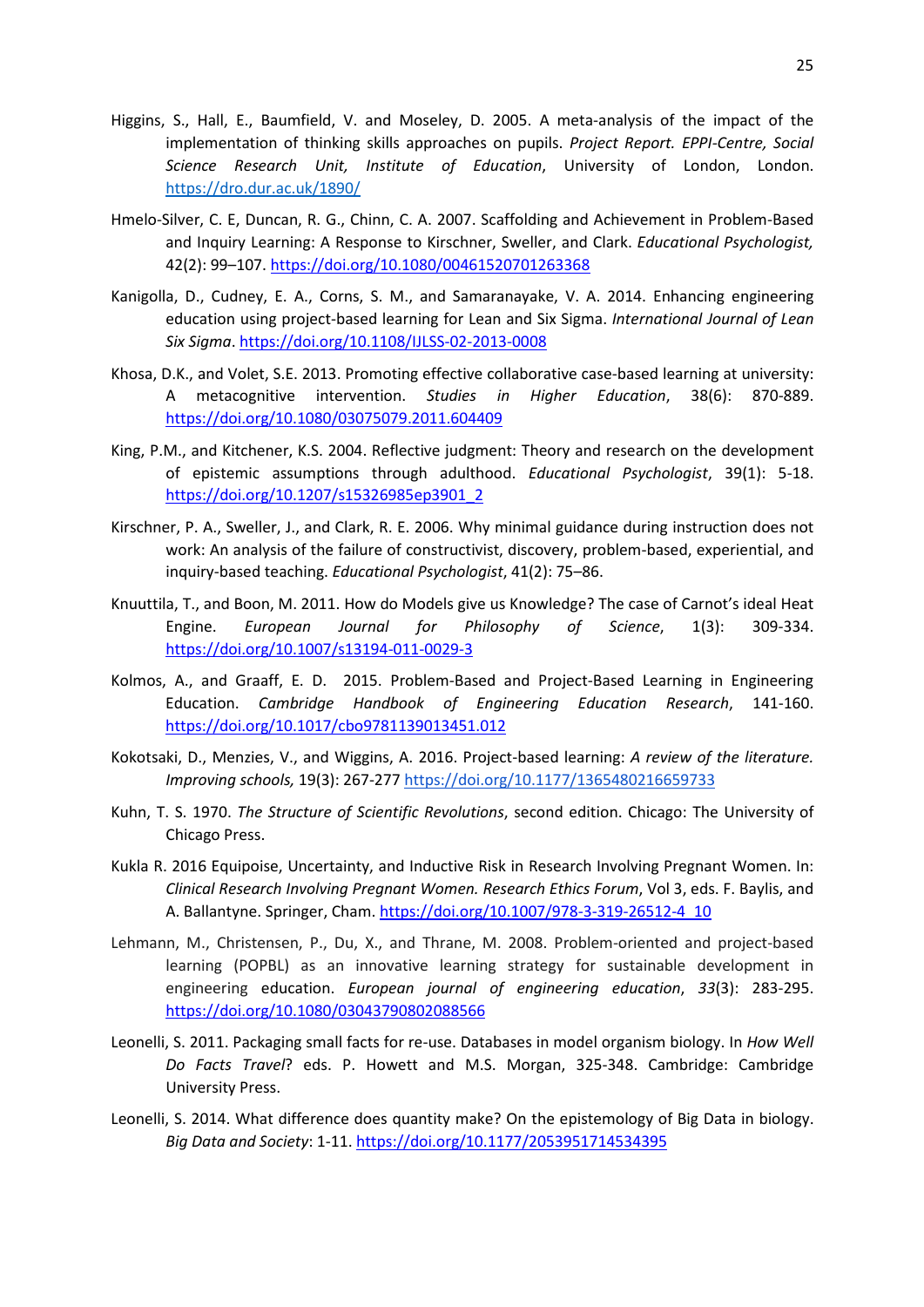- Leonelli, S. 2019. What Distinguishes Data from Models? *European Journal for the Philosophy of ScienceI,* 9: 22. <https://doi.org/10.1007/s13194-018-0246-0>
- Leonelli, S. and Boumans, M. 2020. From Dirty Data to Tidy Facts: Clustering Practice in Plant Phenomics and Business Cycle Analysis. Chapter 4 in: *Data Journeys in the Sciences*, eds. S. Leonelli, and N. Tempini, 79-99. Berlin: Springer.
- Lin, T., Hsu, Y., Lin, S., Changlai, M., Yang, K., and Lai, T. 2011. A Review Of Empirical Evidence On Scaffolding For Science Education. *International Journal of Science and Mathematics Education*, 10(2): 437-455.<https://doi.org/10.1007/s10763-011-9322-z>
- Liu, C. H., and Matthews, R. 2005. Vygotsky's Philosophy: Constructivism and Its Criticisms Examined. *International Education Journal*, *6(*3): 386-399.
- MacLeod, M. 2018. What makes interdisciplinarity difficult? Some consequences of domain specificity in interdisciplinary practice. *Synthese*, *195*(2): 697-720. <https://doi.org/10.1007/s11229-016-1236-4>
- Magnani, L. (ed.). 2014. *Model-based reasoning in science and technology: theoretical and cognitive issues* (Vol. 8). Springer Science & Business Media. [https://doi.org/10.1007/978-3-642-](https://doi.org/10.1007/978-3-642-37428-9) [37428-9](https://doi.org/10.1007/978-3-642-37428-9)
- Magnani, L. and Bertolotti, T. (eds.) 2017. *Springer Handbook of Model-Based-Science*. Springer.
- Masek, A., and Yamin, S. 2011. The effect of problem based learning on critical thinking ability: a theoretical and empirical review. *International Review of Social Sciences and Humanities*, *2*(1): 215-221.
- Mansilla, V.B., 2010. Learning to synthesize: the development of interdisciplinary understanding. Chapter 20 in: *The Oxford Handbook of Interdisciplinarity*, eds. R. Frodeman, J. Thompson Klein, C. Mitcham, and J.B. Holbrook, 288-306. Oxford University Press.
- Matthews, M. R. 1993. Constructivism and science education: Some epistemological problems. *Journal of Science Education and Technology*, 2(1): 359-370.
- Matthews, M.R. 2002. Constructivism and Science Education: A Further Appraisal. *Journal of Science Education and Technology*. 11: 121–134.<https://doi.org/10.1023/A:1014661312550>
- Matthews, M. R. 2014. *Science teaching: The Contribution of History and Philosophy of Science*. Routledge.
- McComas, W. F., Almazroa, H., and Clough, M.P. 1998. The Nature of Science in Science Education: An Introduction. *Science & Education*, 7(6): 511-532. <https://doi.org/10.1023/A:1008642510402>
- McComas, W. F. 2014. *The Language of Science Education. An Expanded Glossary of Key Terms and Concepts in Science Teaching and Learning*. Rotterdam/Boston/Taipei: Sense Publishers.
- Meijers, A. W. M., Borghuis, V. A. J., Mutsaers, E. J. P. J., Overveld, van, C. W. A. M., and Perrenet, J. C. 2005. *Criteria voor academische bachelor en master curricula = Criteria for academic bachelor's and master's curricula*. (2e, gew. dr. ed.) Technische Universiteit Eindhoven. <https://pure.tue.nl/ws/portalfiles/portal/2235908/570523E.pdf>
- Mills, J. E., and Treagust, D. F. 2003. Engineering education—Is problem-based or project-based learning the answer. *Australasian Journal of engineering education*, *3*(2): 2-16.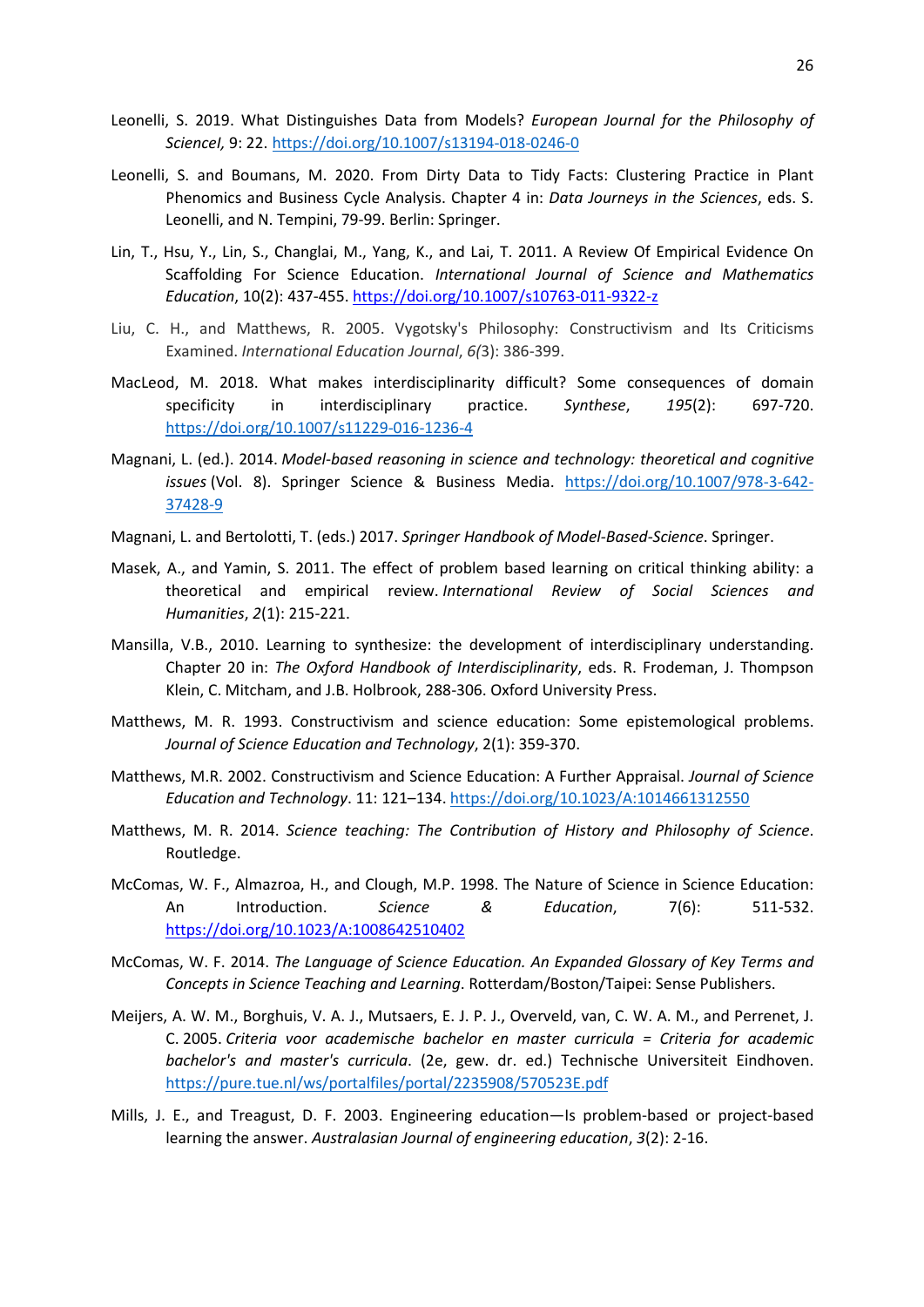- Miri, B., David, B. C., and Uri, Z. 2007. Purposely teaching for the promotion of higher-order thinking skills: A case of critical thinking. *Research in science education*, *37*(4): 353-369.
- Moallem, M. 2019. Effects of PBL on Learning Outcomes, Knowledge Acquisition, and Higher-Order Thinking Skills. *The Wiley Handbook of Problem-Based Learning*, 107-133. [https://doi.org/10.1002/9781119173243.ch5\]](https://doi.org/10.1002/9781119173243.ch5)
- Morrison, M., and Morgan, M. S. 1999. Models as Mediating Instruments. In *Models as Mediators - Perspectives on Natural and Social Science*, eds. M. S. Morgan and M. Morrison, 10-37. Cambridge: Cambridge University Press.
- Nersessian, N. J. 1992. How do scientists think? Capturing the dynamics of conceptual change in science. In *Cognitive models of science*, ed. R. Giere, 3-44. Minneapolis: University of Minnesota Press.
- Nersessian, N. J. 2009a. How do engineering scientists think? Model-based simulation in biomedical engineering research laboratories. *Topics in Cognitive Science*, 1(4): 730-757.
- Nersessian, N. J. 2009b. Creating Scientific Concepts. Cambridge, MA: MIT Press.
- Nersessian, N. J., and Newstetter, W. C. 2014. Interdisciplinarity in engineering research and learning. In *Cambridge handbook of engineering education research*, eds. A. Johri and B. M. Olds, 713- 730. Cambridge, UK: Cambridge University Press.
- Nersessian, N. J., and Patton, C. 2009. Model-based reasoning in interdisciplinary engineering. In: *Philosophy of technology and engineering-sciences*, 727-757. North-Holland.
- Newstetter, W. C. 2005. Designing cognitive apprenticeships for biomedical engineering. *Journal of Engineering Education*, 94(2): 207. <https://doi.org/10.1002/j.2168-9830.2005.tb00841.x>
- NVAO 2005. The Accreditation Organisation of the Netherlands and Flanders. <https://www.nvao.net/en>
- Oreskes, N. 2019. *Why trust science?* Princeton, Oxford: Princeton University Press.
- Payan-Carreira, R., Cruz, G., Papathanasiou, I. V., Fradelos, E., and Jiang, L. 2019. The effectiveness of critical thinking instructional strategies in health professions education: a systematic review. *Studies in Higher Education*, 44(5): 829-843. <https://doi.org/10.1080/03075079.2019.1586330>
- Piaget, J. 1970. *Genetic epistemology*. New York: Columbia University Press.
- Pinho-Lopes, M., and Macedo, J. 2014. Project-Based Learning to Promote High Order Thinking and Problem Solving Skills in Geotechnical Courses. *International Journal of Engineering Pedagogy (iJEP)*, 4(5): 20.<https://doi:10.3991/ijep.v4i5.3535>
- Polanco, R., Calderón, P., and Delgado, F. 2004. Effects of a problem-based learning program on engineering students' academic achievements in a Mexican university. *Innovations in Education and Teaching International*, 41(2): 145-155. <https://doi.org/10.1080/1470329042000208675>
- Radder, H. (ed.) 2003. *The Philosophy of Scientific Experimentation*. Pittsburgh, Penn.: University of Pittsburgh Press.

Rheinberger, H.J. 1997. *Toward a History of Epistemic Things*. Stanford: Stanford University Press.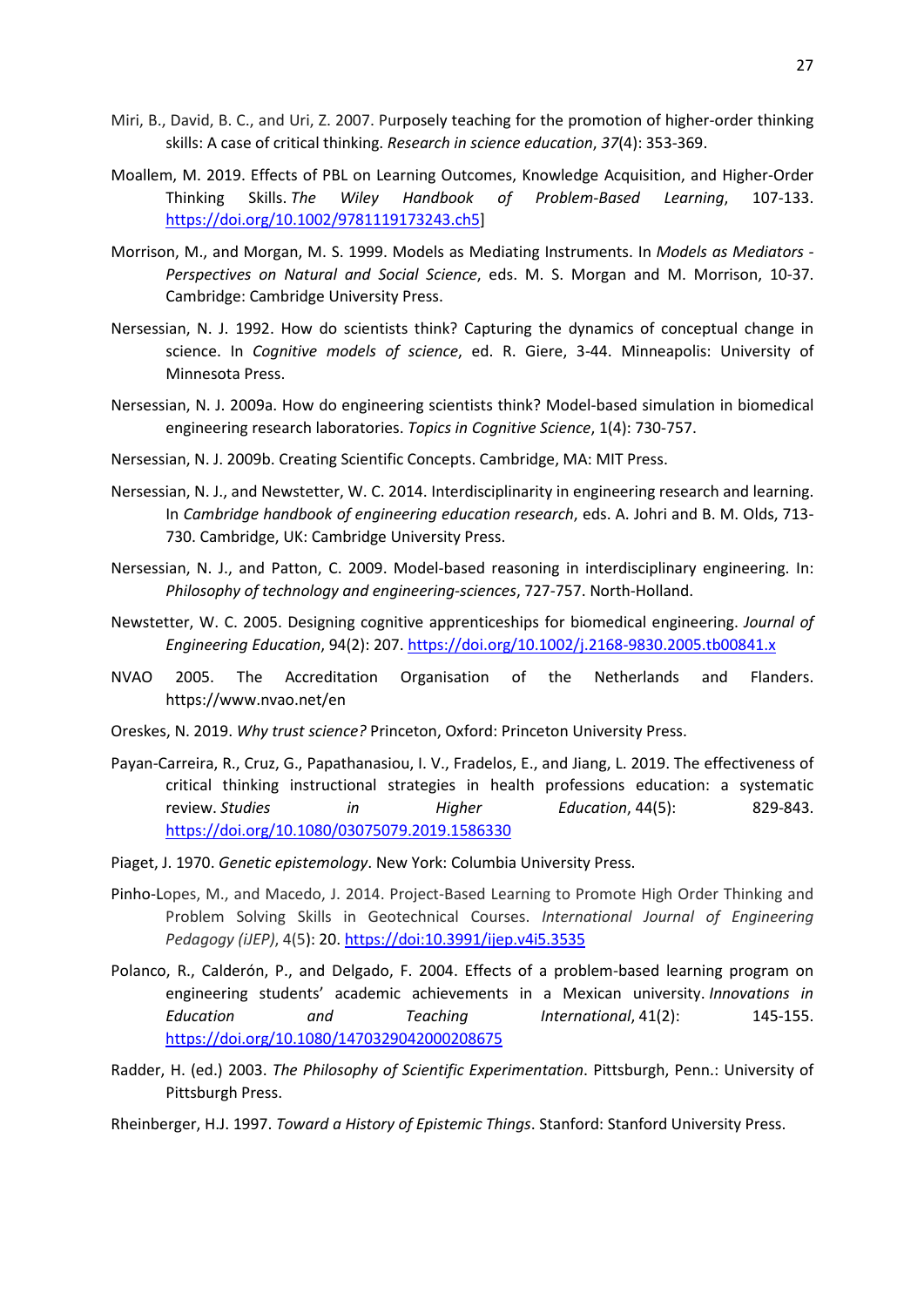- Reiser, B. J., and Tabak, I. 2014. Scaffolding. Chapter 3 in: *The Cambridge handbook of the learning sciences* (2nd ed. Cambridge Handbooks in Psychology), ed. R. K. Sawyer, 44-62. Cambridge: Cambridge University Press.<https://doi.org/10.1017/CBO9781139519526>
- Roessingh, H., and Chambers, W. 2011. Project-based learning and pedagogy in teacher preparation: Staking out the theoretical mid-ground. *International Journal of Teaching and Learning in Higher Education*, 23(1): 60-71.
- Rouse, J. 2011. Articulating the World: Experimental Systems and Conceptual Understanding. *International Studies in the Philosophy of Science, 25*(3): 243-254. <https://doi:10.1080/02698595.2011.605246>
- Rouse, J. 2015. *Articulating the world: Conceptual Understanding and the Scientific Image*. University of Chicago Press.
- Sawyer, R. K. 2014. Introduction. The new science of Learning. Chapter 1 in: *The Cambridge handbook of the learning sciences*, (Cambridge Handbooks in Psychology), ed. R. K. Sawyer, 1-18. Cambridge: Cambridge University Press[. https://doi.org/10.1017/CBO9781139519526](https://doi.org/10.1017/CBO9781139519526)
- Small, W. 2020. Practical Knowledge and Habits of Mind*. Journal of Philosophy of Education*, 54(2): 377-397.<https://doi.org/10.1111/1467-9752.12423>
- Smit, J., Eerde, H. A., and Bakker, A. 2013. A conceptualisation of whole-class scaffolding. *British Educational Research Journal*, 39(5): 817-834[. https://doi.org/10.1002/berj.3007](https://doi.org/10.1002/berj.3007)
- Spelt, E. J., Biemans, H. J., Tobi, H., Luning, P. A., and Mulder, M. 2009. Teaching and learning in interdisciplinary higher education: A systematic review. *Educational Psychology Review*, *21*(4): 365-378.<https://link.springer.com/article/10.1007/s10648-009-9113-z>
- Soufi, N. E., and See, B. H. 2019. Does explicit teaching of critical thinking improve critical thinking skills of English language learners in higher education? A critical review of causal evidence. *Studies in Educational Evaluation, 60*: 140-162. <https://doi.org/10.1016/j.stueduc.2018.12.006>
- Strobel, J., and Van Barneveld, A. 2009. When is PBL More Effective? A Meta-synthesis of Metaanalyses Comparing PBL to Conventional Classrooms. *Interdisciplinary Journal of Problem-Based Learning*, 3(1).<https://doi.org/10.7771/1541-5015.1046>
- Teixeira, R. L. P., Silva, P. C. D., Shitsuka, R., de Araújo Brito, M. L., Kaizer, B. M., and Silva, P. D. C. 2020 (April). Project-Based Learning with Industry as a Learning Strategy for Improvement Engineering Education. In *2020 IEEE Global Engineering Education Conference (EDUCON)*, IEEE, 1-2[. https://ieeexplore.ieee.org/document/9125195](https://ieeexplore.ieee.org/document/9125195)
- Van Baalen S, and Boon M. 2015. An epistemological shift: from evidence-based medicine to epistemological responsibility. *Journal of Evaluation in Clinical Practice*, 21(3): 433-439. <https://doi.org/10.1111/jep.12282>
- Van Baalen S, and Boon M. 2017. Evidence-based medicine versus expertise knowledge, skills and epistemic actions. In *Knowing and Acting in Medicine*, ed. Bluhm R, 21-38. Rowman & Littlefield. ISBN: 978-178348810.
- Van den Beemt, A., MacLeod, M., Van der Veen, J., Van de Ven, A., van Baalen, S., Klaassen, R., and Boon, M. 2020. Interdisciplinary engineering education: A review of vision, teaching, and support. *Journal of Engineering Education*, 109(3): 508-555. <https://doi.org/10.1002/jee.20347>